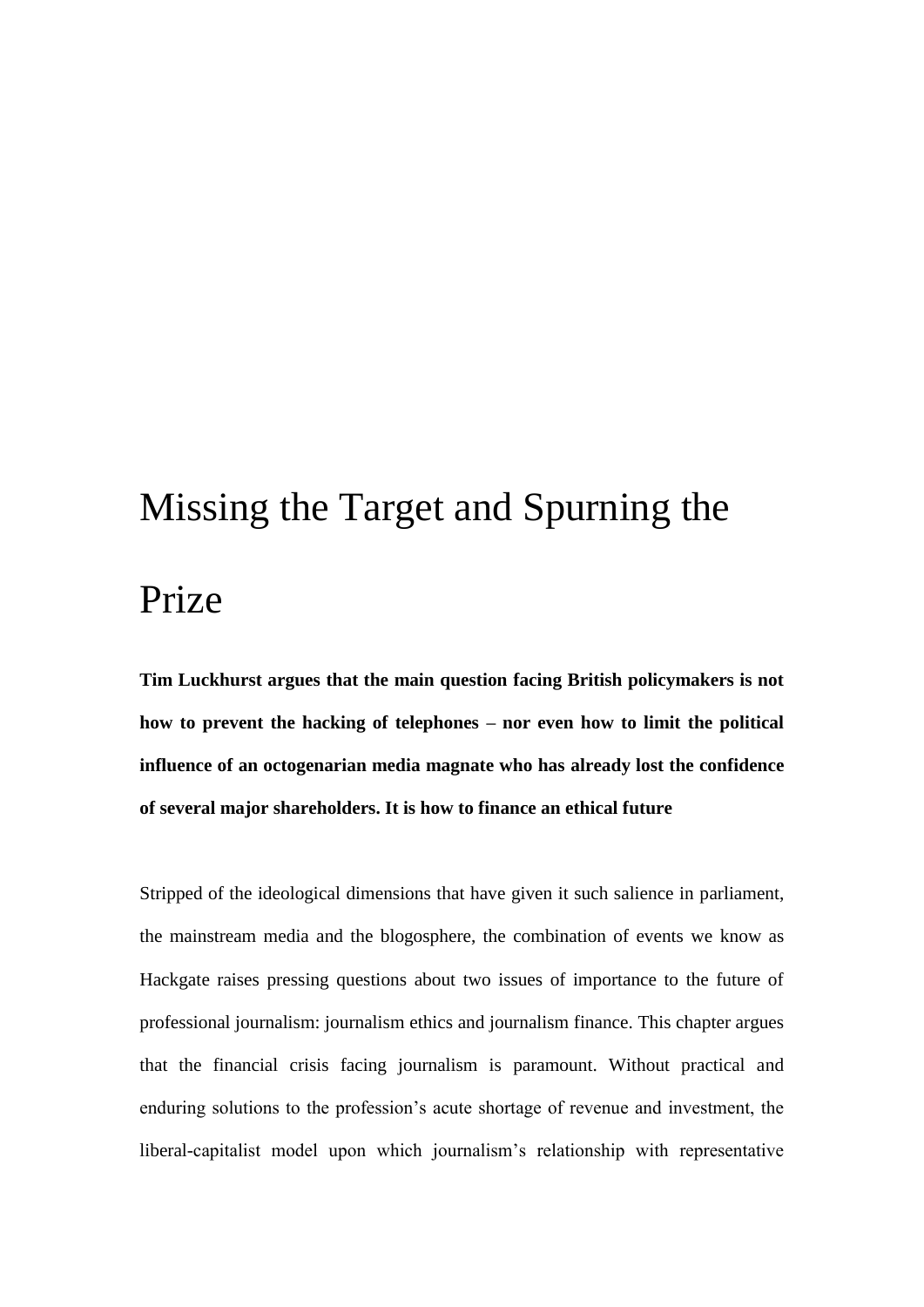democracy depends will wither. Talking about ethics in a world with too few profitable, professional, independent news providers would be largely futile.

## **Ethics and Reporting**

The ethical questions raised by the hacking of telephones belonging to celebrities, politicians and victims of crime include what should be enshrined in a code of ethics for reporters engaged in public interest journalism. Among the plainest lessons of Hackgate is that journalists under pressure circumnavigate rules-based systems. The BBC Editorial Guidelines, a fine set of ethical benchmarks for journalists, acknowledges candidly the key flaw in such detailed guidance. The outgoing Director General, Mark Thompson (2011), writes: "In a perfect world the BBC Editorial Guidelines would consist of one sentence: use your own best judgment. No set of rules or guidelines can ever replace the need for producers, editors and managers to use the wisdom that comes from experience, commonsense and a clear set of editorial and ethical values…"

This chapter seeks to identify elements that might be included in a principles-based code of ethics applicable to all platforms in a multimedia environment. It does not pretend to be the first such attempt – both the BBC Editorial Guidelines and the newspaper and periodical industry's Code of Practice set out ethical guidelines to which journalists should conform – rather it attempts to steer Mark Thompson's "best" judgment".

Phillips, Couldry and Freedman (2010) offer a trio of core journalism ethics for the multimedia age: accuracy, sincerity and hospitality. Accuracy and sincerity are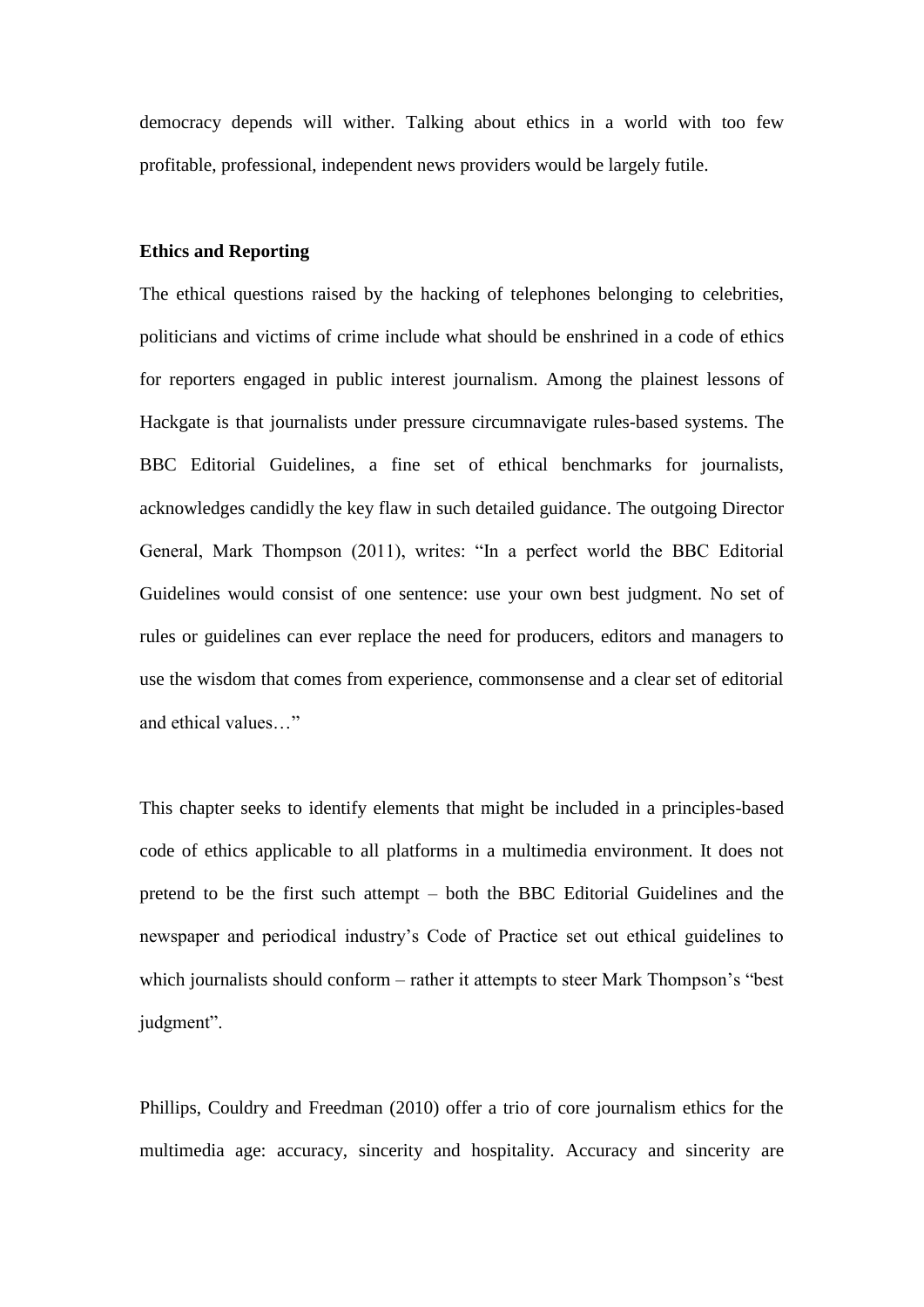established liberal values. To do Michael Schudson's "things news can do for democracy" (2008: 11-27), journalists must make sure that what they say is not false and they must say what they actually believe. They are also relevant to investigation. To reveal information that is valuable to the public sphere, reporters must make every effort to ensure that their discoveries are true. They must report them sincerely, which in this context means completely, in context and without malice.

Absence of malice is crucial and it relates to the third part of the trio: hospitality. Philips, Couldry and Freedman (ibid) define this as the journalist's duty to take account of how what they do affects the conditions for dialogue between cultures and peoples. Stephen Ward (2010) advances a comparable ideal. He believes journalism should promote dialogue "with liberal and humanitarian forms of thought from all and any cultures".

Promoting such dialogue need not be reserved for global issues. It applies as neatly to domestic reporting and investigation. The *Guardian*'s exposures regarding Hackgate clearly promote dialogue with liberal and humanitarian forms of thought in that they invite compassion for innocent victims of hacking, encourage debate about the liberal purposes of journalism and promote the interests of the weak and vulnerable. But our acceptance of this principle should be subject to one caveat: to make complete sense, it requires a definition of liberalism as it should apply to journalism. An appropriate definition has existed since 1859 in John Stuart Mill's essay *On Liberty* – a core text for all interested in the purposes journalism serves in representative democracies and for students who wish to become journalists. Mill wrote that: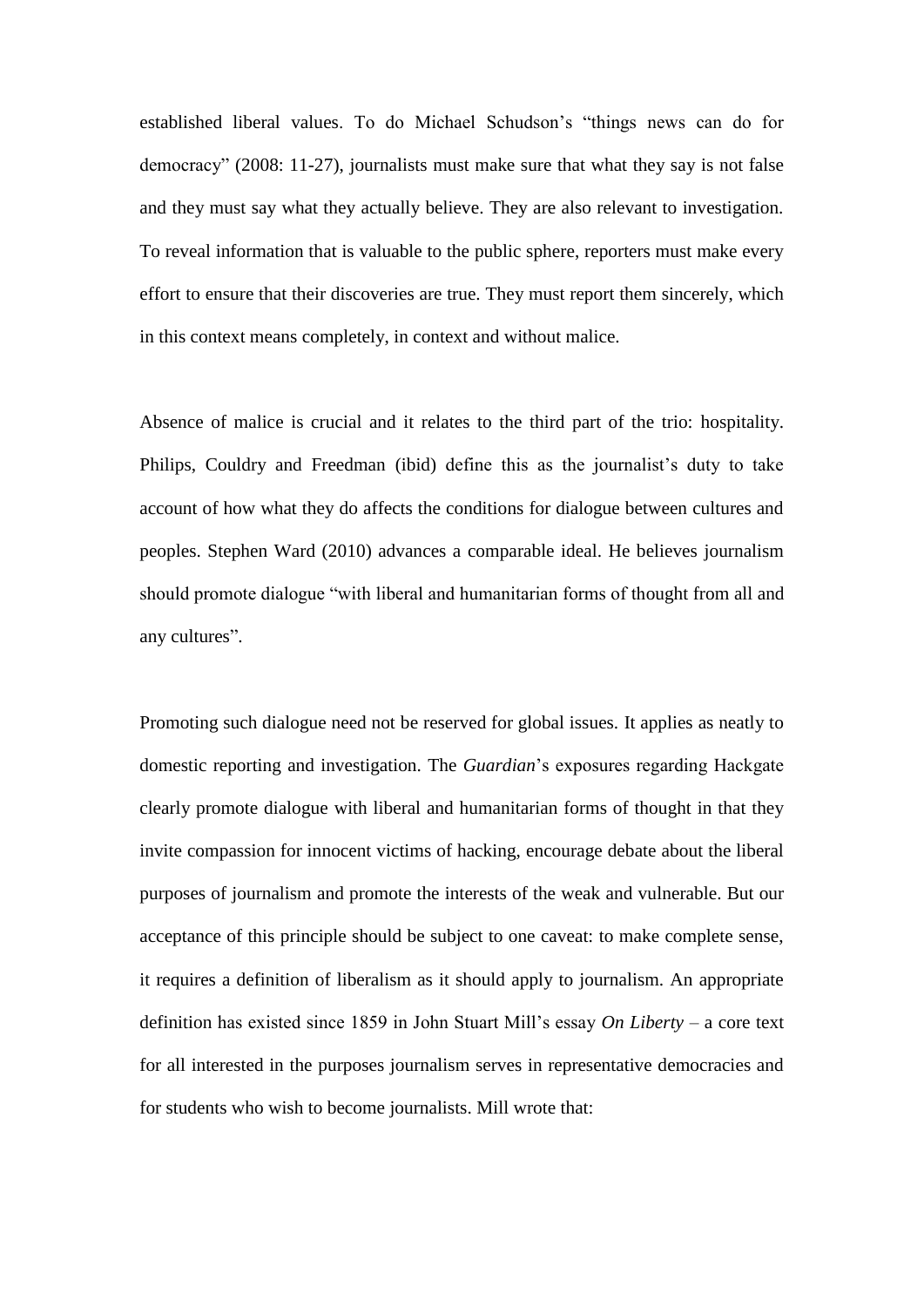The peculiar evil of silencing an expression of opinion is that it is robbing the human race: posterity as well as the existing generation; those who dissent from the opinion still more than those who hold it. If the opinion is right, they are deprived of the opportunity of exchanging error for truth: if wrong, they lose what is almost as great a benefit, the clearer perception and livelier impression of truth, produced by its collision with error.

A basic code for ethical reporting should encompass understanding that, while facts are sacred (accuracy), no opinion based upon them should be censored or silenced. Hospitality should work alongside the idea that we may disapprove of what a sincere journalist says but we should defend robustly their right to say it. While ethical journalism should always be wary of causing harm, it should not be as cautious about causing offence. As David Leigh (2006), investigations editor of the *Guardian*, explains: "Investigative journalism is not a dinner party, particularly in a secretive country like ours where the privacy cards are stacked in favour of the rich and powerful."

A code encompassing accuracy, sincerity and hospitality to liberal dialogue plainly does not condone the conduct of the *News of the World* journalists and hirelings who hacked Milly Dowler's mobile telephone. Hacking as a practice can accomplish accuracy, but that does not appear to have been the primary purpose of its extensive use by the *News of the World*. The newspaper did not always hack telephones to confirm or expand evidence acquired by conventional reporting. It appears to have engaged in widespread speculative hacking to gather information devoid of context which might then be presented as sensation. For these reasons its use of hacking – and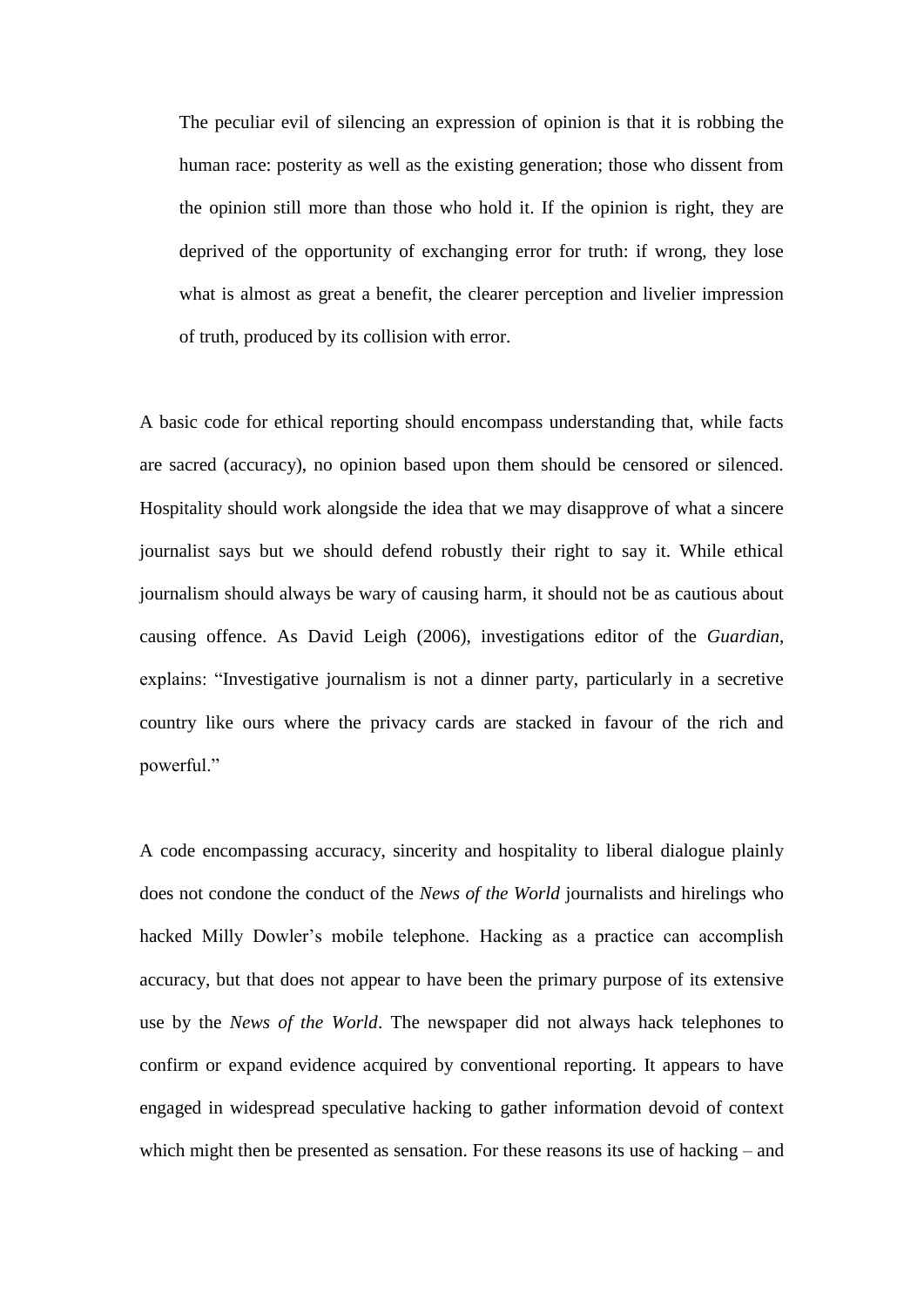any similar deployment by other titles – also fails the sincerity test and it is inhospitable. Sometimes it is a distortion of truth, the absence of which robs humanity of nothing worth possessing.

Accuracy, sincerity and hospitality are robust and valuable measures of journalism's worth, but they might be applied to entertaining, inconsequential reporting of the type that amuses without aspiring to Schudson's democratic purposes or attempting to speak truth to power. There can be no serious ethical objection to such journalism; ethical conduct can never become popular if it is defined as austere and sanctimonious, but a further test is required to set the ethical standard for public interest reporting and investigations. It is essentially the one John Birt and Peter Jay set out in a series of three articles published in *The Times* in 1974 condemning a "bias against understanding" in television journalism and arguing for a "mission to explain". Birt would later refine these arguments to argue the case for "significance".

## **Significance, Hackgate and the "Bias Against Understanding"**

Birt defined significance in news broadcasting as the means by which explanation and analysis of public affairs would replace the "bias against understanding". Diligently applied to public interest reporting and investigation, it eliminates reductive narratives such as the "He Said, She Said" formula – which Jay Rosen (2009) has condemned for producing false balance and leaving the reader clueless as to where truth lies.

Significance is relevant to the controversy over telephone hacking because, no matter how blatantly hacking fails other ethical tests, it is hard to demonstrate that the practice itself is intrinsically significant. Just as it can serve ethical or unethical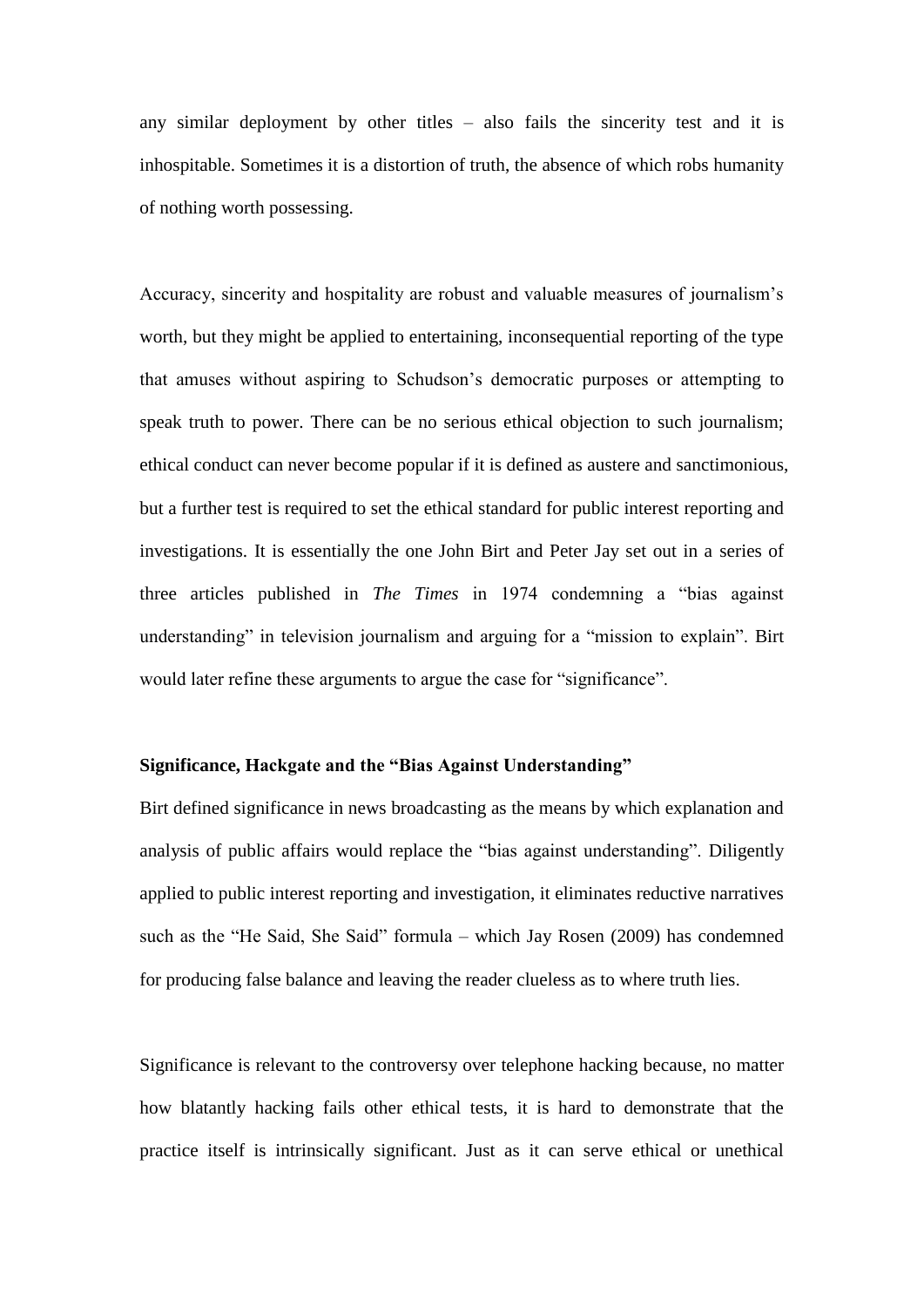journalism according to the purpose for which it is employed, hacking can also function as effectively in the service of trivial investigations as significant ones. The moral panic we have come to know as Hackgate often fails to distinguish between hacking as a mechanism for invading a celebrity's privacy and hacking to expose wrongdoing.

In the absence of a serious and consistent mission to explain, Hackgate has produced a bias against understanding. Britons have been invited to accept that telephone hacking is intrinsically threatening to ethical, public interest journalism when it isn't. Worse, the Leveson Inquiry never entirely escaped the climate of moral panic in which it was commissioned. Created when vocal campaigners for press reform were asserting that British journalism is egregiously flawed, the inquiry engaged too little with evidence that this is untrue. Confirmation that the major misdeeds alleged against journalists at News International are criminal offences prosecutable in the courts did not halt proceedings. Instead the continuing existence of the Leveson Inquiry encouraged the survival of a misleading impression that there is widespread ethical failure in British journalism. One consequence is that parliamentary and other informed opinion has focused hard on a problem that poses no great threat to the public sphere while ignoring the tyrannosaur in the nursery.

## **The Real Threat to Journalism**

In September 2011, I wrote in *Times Higher Education* that the phone hacking scandal could hardly have been less well timed (Luckhurst 2011). Professional journalism's survival is threatened by the economic impact of digital technologies. The plurality and diversity of voice upon which representative democracy depends is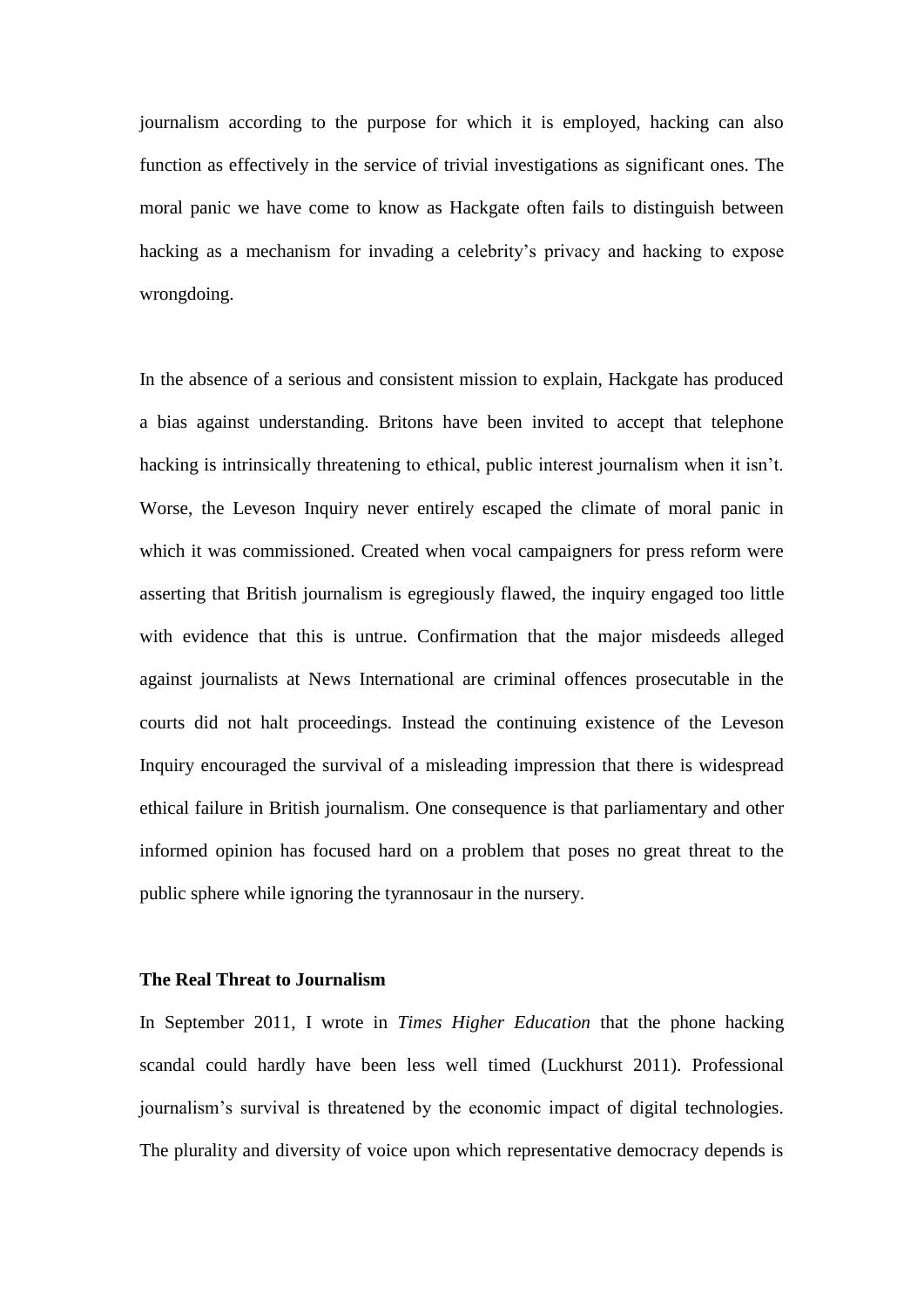in jeopardy. Needed urgently is debate about how well-resourced, professional newsgathering can be sustained. Instead, tired concerns about the ethics and ownership of popular newspapers are diverting attention from critical twenty-first century realities.

The hacking of Milly Dowler's mobile telephone generated a moral panic that was seized upon by a curious alliance of elite establishment and left-progressive opinion. At the same time it diverted attention from a crucial debate. That discussion, about whether professionally edited, fact-based journalism can continue to play the role of an estate in the multimedia age, will remain important after those responsible for phone hacking have been punished.

There is a crisis in journalism that has nothing to do with hacking and relates directly to the conduct of public affairs. It started with recognition that the internet has weakened the authority of large-scale professional media organisations and progressed to predictions that it will destroy it. Many thinkers in the field of journalism and media studies believe this and find it irresistible. They cherish the possibility that the power of big-media may be shattered by what laymen call blogging and they grace with the oxymoronic title "citizen journalism".

The essential difference between the two is that much blogging is an amateur activity carried out by people with no understanding of journalism's social purpose who operate with scant regard for facts (see, *inter alia*, Keen 2007: 16). Like the activists who, in the late eighteenth and early nineteenth centuries, published illegal newspapers seething with radical ideology, they prefer opinion to evidence. Liberated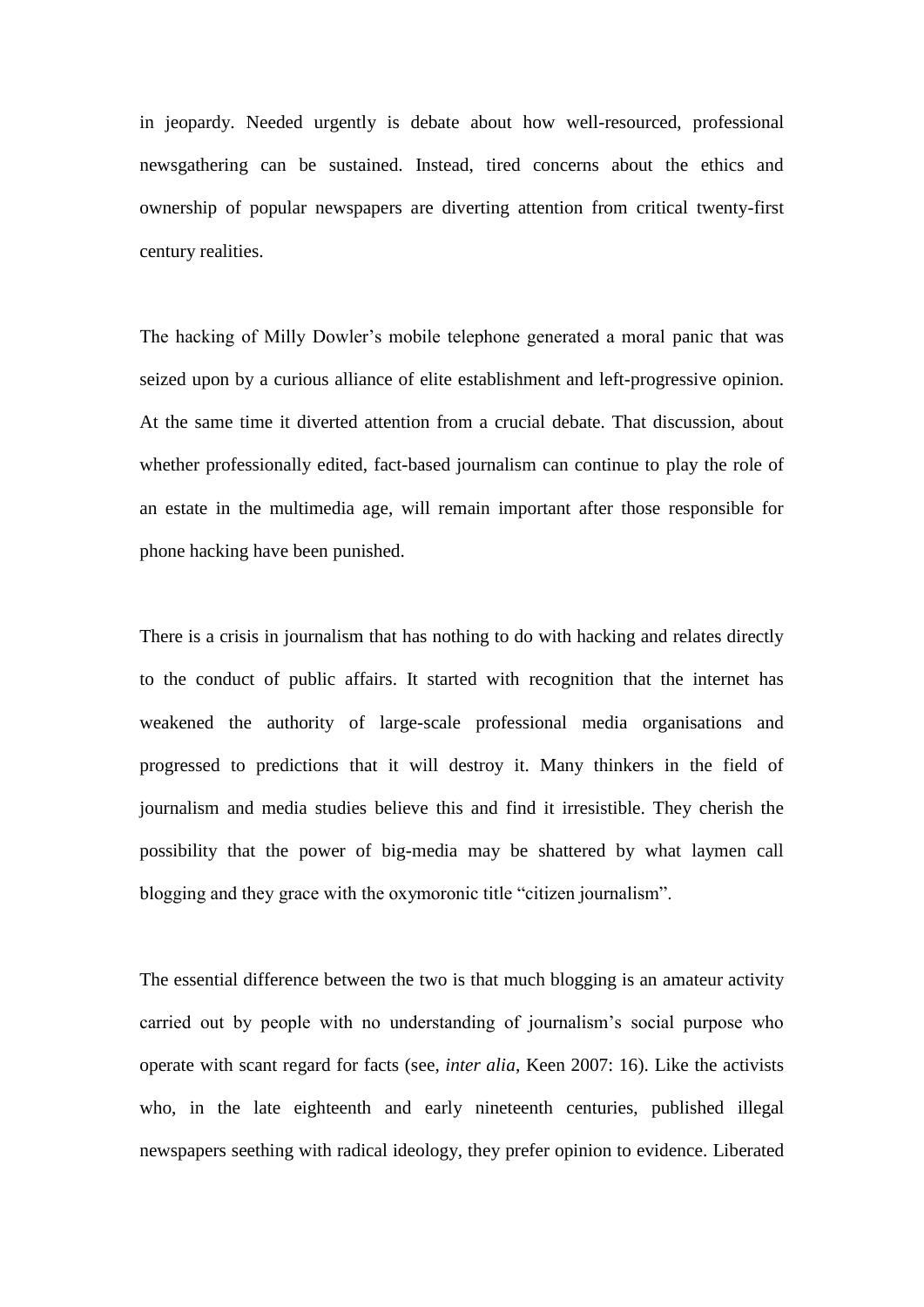by broadband from a free market in which their ideas have no traction because too few find them interesting, they bleat – and tweet – wild rumours, half-truths and conspiracies. That such freedom of expression is welcomed by people no editor would pay to provide copy is neither surprising nor objectionable. That it might replace professional journalism is troubling. As the news cycle accelerates, propelled by digital technology, the need for expert journalism that can distinguish fact from fiction and privilege objectivity over ideology grows too. Partnership with audiences is essential: they now possess the digital, mobile technology to send words, images and opinions to newsrooms at lightning speed. But they need professional journalists to sift and curate that information.

Citizens intrigued by events in Syria or the Eurozone or interested in the activities of Simon Cowell do, certainly, pay attention to what is trending on Twitter. They take note also of peer-to-peer recommendations on Facebook and other social networking sites. But they do not rely on these horizontal communications to check facts. Once alerted by their friends, many of them follow links to reliable news sites curated by professional journalists.

Audiences have learned to follow this path from amateur information sharing to professional news reporting. They understand that professionally edited mass media has the authority and power to inform and enlighten. They appreciate that there can be a symbiotic relationship between social recommendation and fact-based, professional journalism. Regrettably, they do not yet understand that the expansion of online and social media is undermining the economic foundations upon which professional newsgathering rests.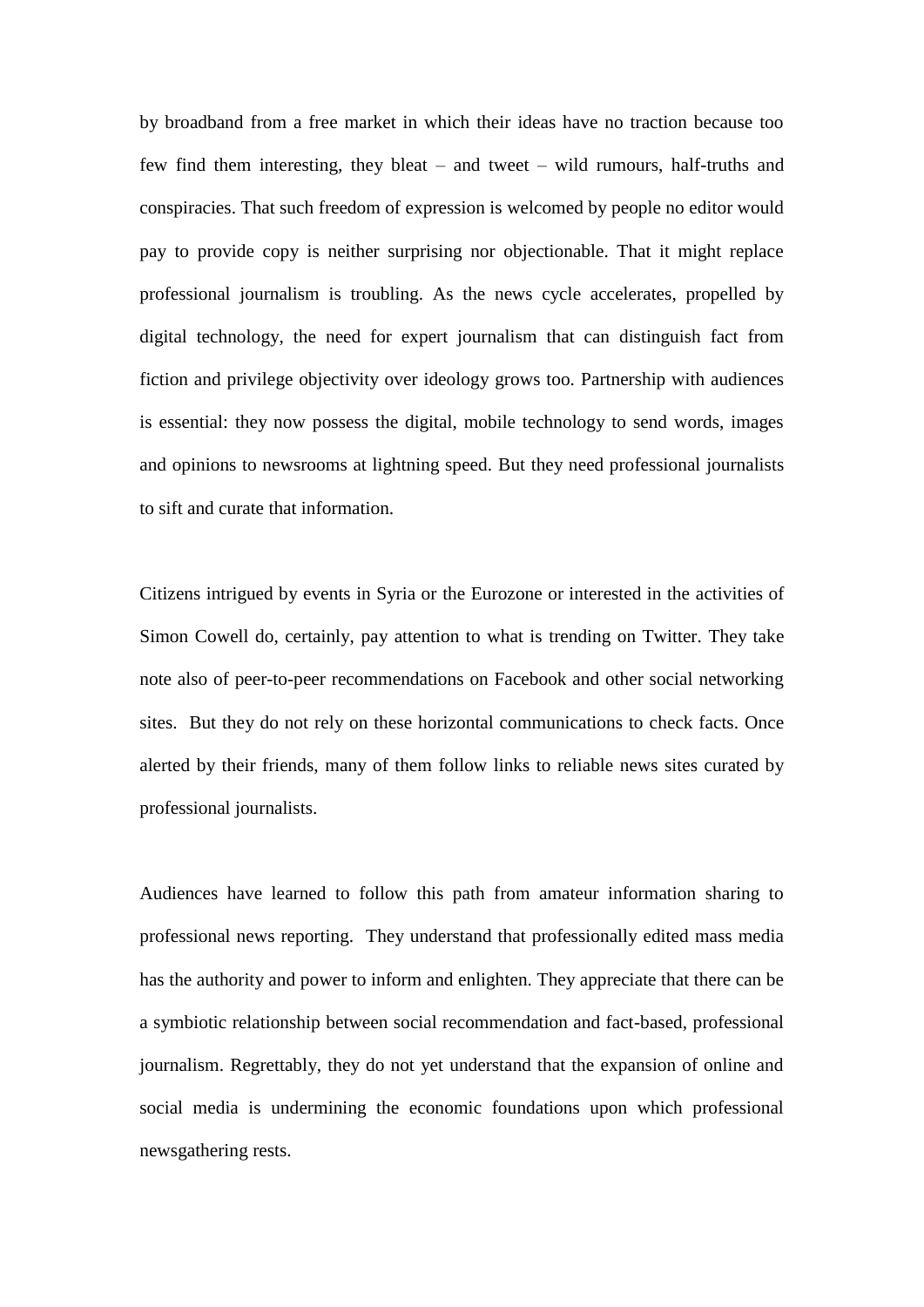#### **Circulations Began to Decline – And they have not Stopped**

News has never been more accessible or less well funded. A large chunk of blame lies with newspaper proprietors. When the internet was new they chose to offer free access online to editorial content for which they had always charged in their printed editions. Readers saw no compelling reason to pay for content they could read free on their computer screens. Circulations began to decline and they have not stopped. Audit Bureau of Circulations figures (2012) show that in March 2012 the 217,190 daily purchasers of the *Guardian* (down from 424,132 in October 2001 and from 278,129 in September 2010) were subsidising the reading habits of 4,047,643 daily unique users (2012) of Guardian Unlimited, that newspaper's free website. The *Guardian* demonstrated its editorial vigour by pursuing and breaking the telephone hacking story, but it may not survive to produce more such journalism. Indeed, the urgent importance of the financial crisis in journalism may be plainly understood through financial scrutiny of the newspaper that exposed Hackgate.

There is no space here to describe the details of an investigation that has seen the Secretary of State for Culture, Media and Sport interrogated for a full day, the former chief Executive of News International, Rebekah Brooks, charged with conspiracy to pervert the course of justice and the Prime Minister's former Press Secretary, Andy Coulson, arrested. Allegations of hacking, bribery and corruption have occasioned the resignation of Sir Paul Stephenson as Commissioner of the Metropolitan Police and thrown open to parliamentary scrutiny the future of press regulation. But these tawdry events and falls from grace will not define the future of British newspapers. The topic that really deserves urgent scrutiny is drawn to our attention by one stark fact: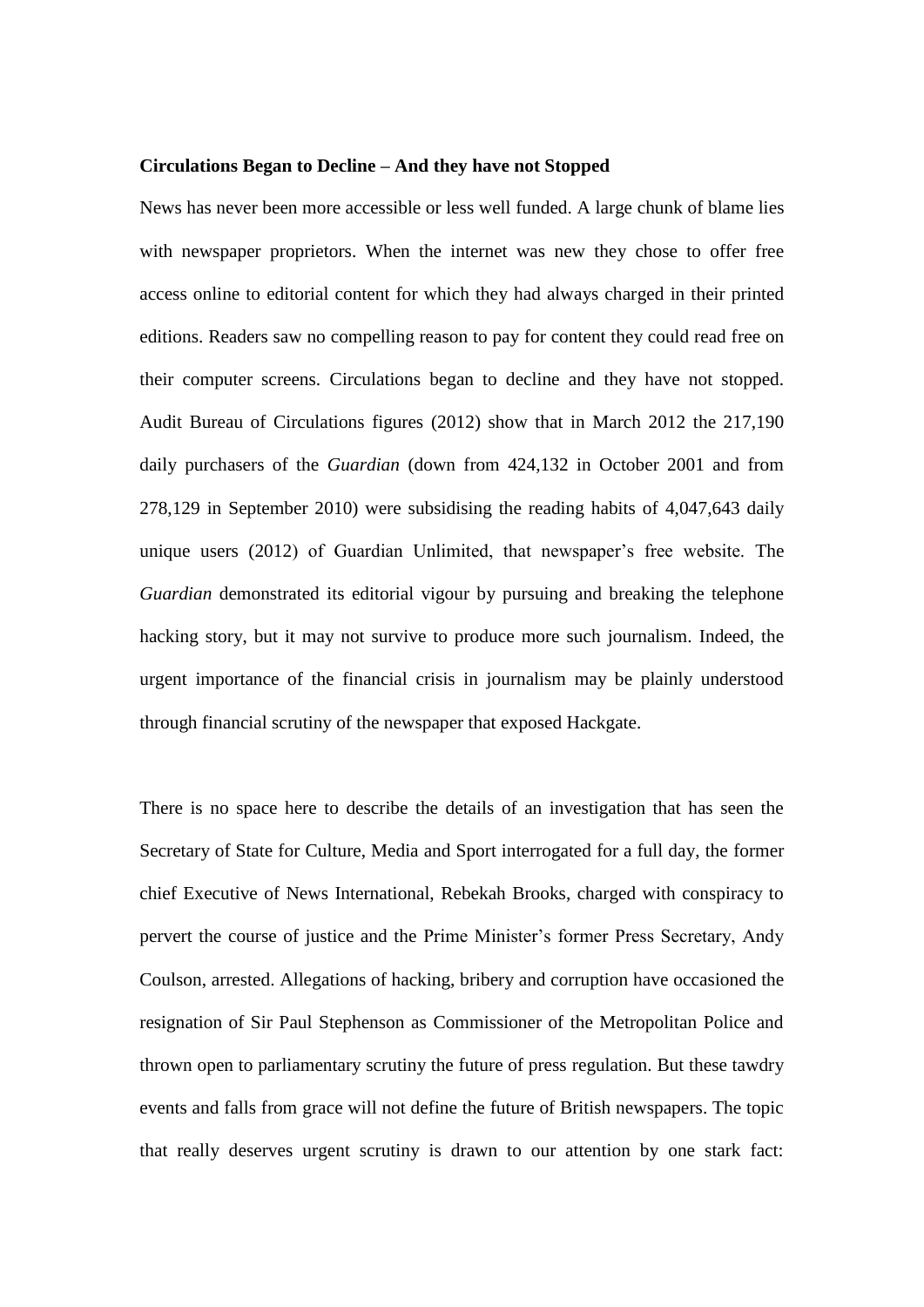Hackgate was exposed by a newspaper that may soon be reduced to publishing only online or to bankruptcy. Guardian News and Media, the company that runs the *Guardian*, lost £33 million in the year to March 2011 (This is London 2011). Andrew Miller, chief executive of Guardian News and Media's parent company, Guardian Media Group, has warned that the company could run out of cash in three years (Sabbagh 2011).

Despite this threat, the newspaper's team, led by reporters Nick Davies and Amelia Hill, seized on phone hacking to deliver an extended master class in ethical investigative reporting. It precipitated the crisis in which the *News of the World* was closed, James and Rupert Murdoch were obliged to appear first before a parliamentary select committee and then before the Leveson Inquiry, News Corporation's bid for BSkyB was abandoned and police, parliamentary and judicial inquiries were established.

The *Guardian*'s losses have reached peaks of £100,000 a day, but while its plight is desperate it is not unique. *The Independent* produces journalism consumed by 12,820,010 monthly unique users online from revenues generated mainly by 100,672 daily sales of its printed edition and 273,793 sales of its compact edition, i. Despite the success of i, both newspapers need the generosity of Alexander Lebedev, their proprietor, as much as *The Times* (394,102 daily sales in March 2012, 678, 498 in October 2001) is kept alive by Rupert Murdoch's deep pockets and his commitment to news printed with ink on paper.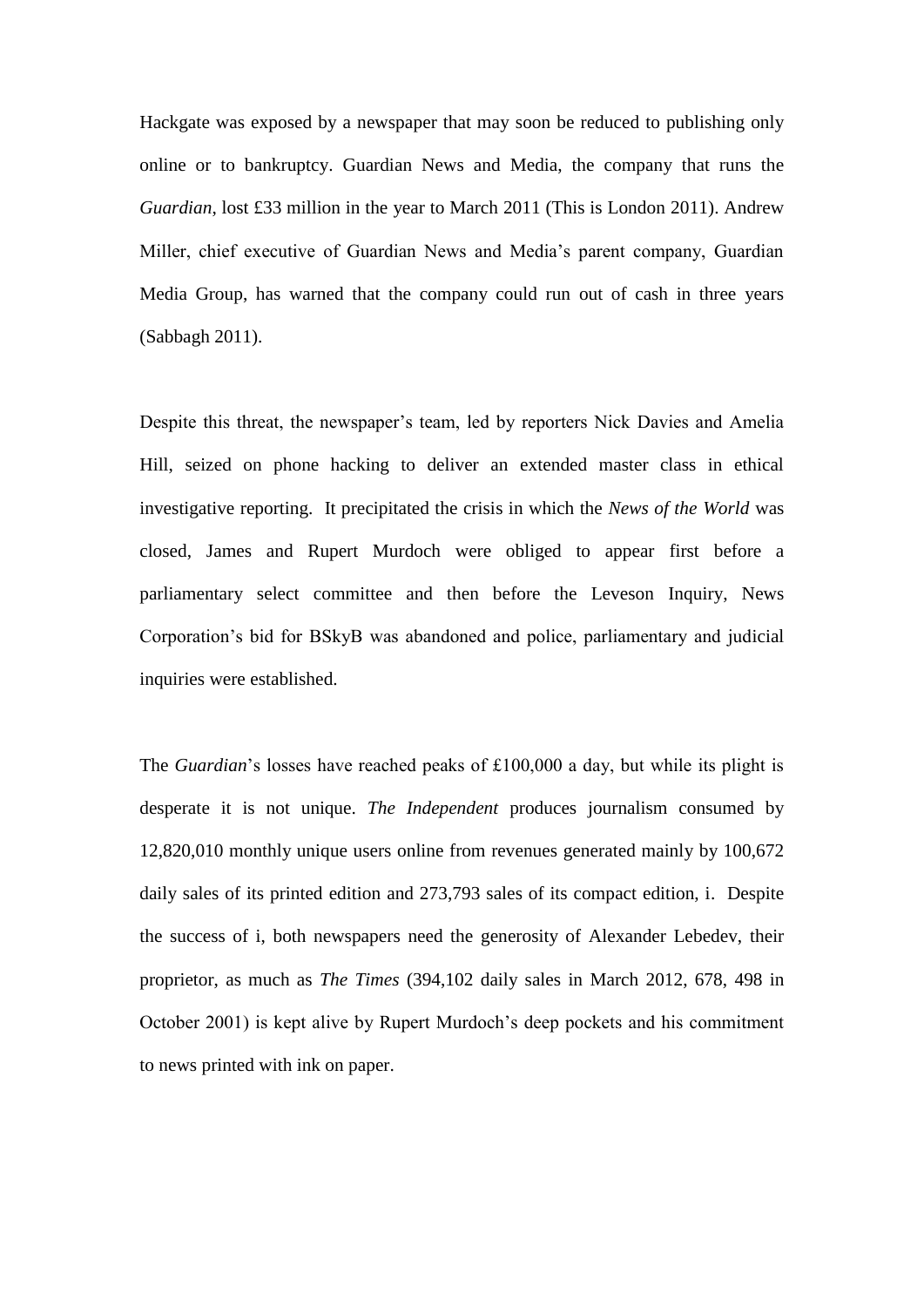The link from newspapers teetering on the brink of insolvency to hacking is real. Tabloid circulations have been hammered too. The *News of the World* sold an average of 2,667,428 copies every Sunday in June 2011, the last month for which figures exist. In October March 2012 its replacement, The *Sun on Sunday*, sold 2,426,894. Social networking, satellite television and video games have all taken time once allocated to newspaper consumption. But declining circulation made competition ruthless. And, when circulation wars are intense, journalists often break rules to win market share.

That is the context in which hacking occurred. Comparable pressures helped to generate atrocious journalism in the era of Beaverbrook and Rothermere, Britain's original press barons. Even in the glory days of Fleet Street's red-top tabloids, when Freddie Starr ate hamsters and profits flowed, the urge to beat rivals with attentiongrabbing scoops produced excesses. As mobile telephones became ubiquitous in the early 1990s, it did not take unscrupulous journalists long to recognise their potential.

By 1997, when I became a broadsheet newspaper executive, few editors did not know that it was possible to hack a mobile telephone's message box. When it first became controversial I had the process explained to me by a colleague who had never worked for News Corporation. We did not need or use such tricks at the *Scotsman*, but we knew they could be performed. It is ideologically appealing to elite progressives to imagine that such criminality occurred only at newspapers owned by Rupert Murdoch, but it is not true. We know that the *Guardian*'s own David Leigh once hacked a mobile phone. In 2006 Leigh (2006) wrote: "I, too, once listened to the mobile phone messages of a corrupt arms company executive – the crime similar to that for which Goodman now faces the prospect of jail. The trick was a simple one: the businessman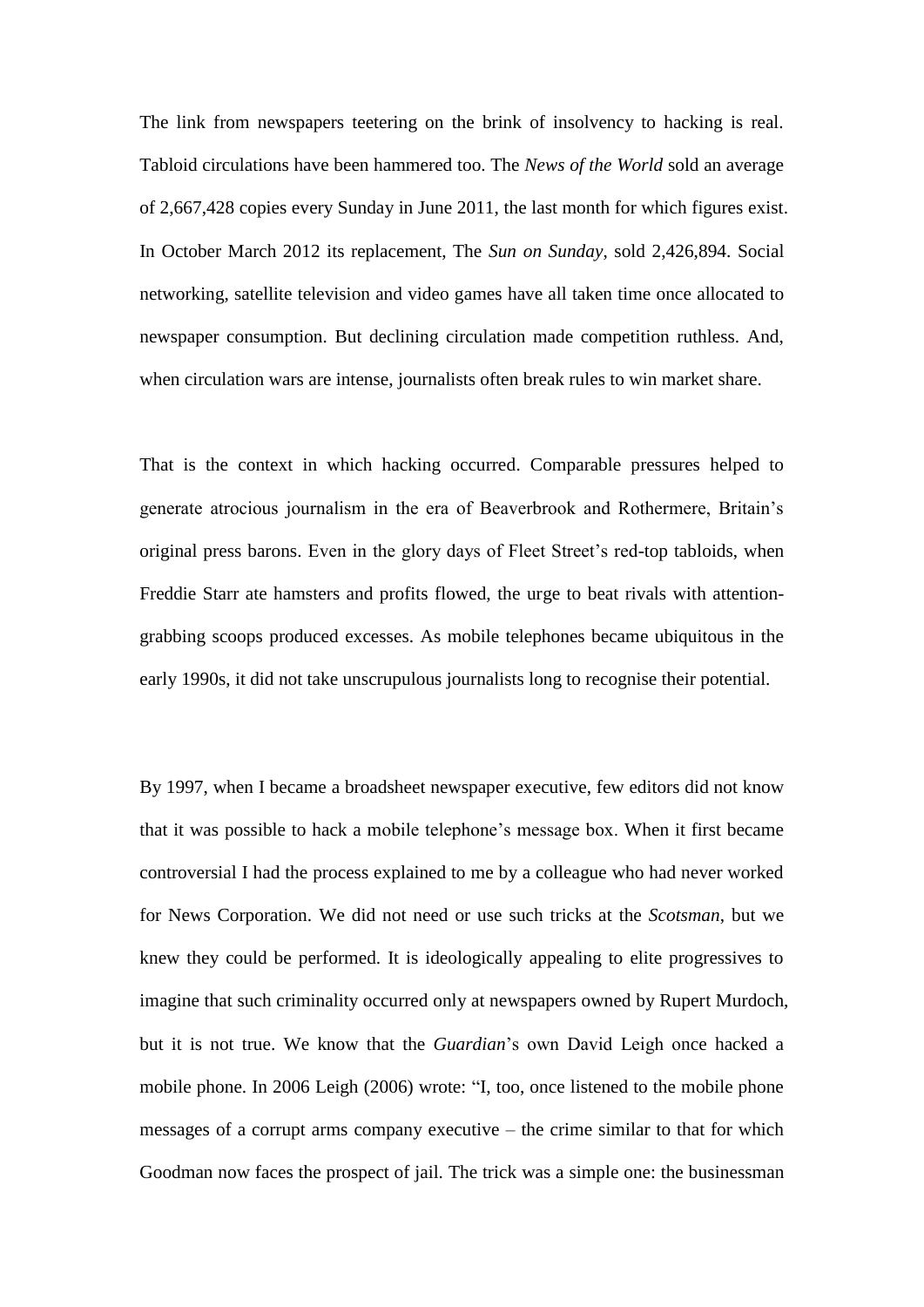in question had inadvertently left his pin code on a print-out and all that was needed was to dial straight into his voicemail."

#### **Response to Hackgate Informed by Ideology and Self-Interest**

Speculative hacking is deplorable, but only marginally more so than the glee with which it has been seized upon by politicians, elite liberal newspapers and several broadcasters. Their attitude is informed by ideology and self-interest and, sometimes, intensified by jealousy. Some members of both Houses of Parliament despise journalists for revealing the details of their expense accounts. Editors of near-bankrupt quality newspapers, of which the *Guardian* is probably closest to economic extinction, hate them for their populism and profitability.

Into their toxic embrace walked the late, lamented *News of the World*, plaything of Rupert Murdoch, the man the left loves to loathe. I think *The Simpsons* ridicule him best. The episode in which Fox is a drag race sponsor, along with Amalgamated Pornography, Kingpin Malt Liquor, Laramie Cigarettes and Cop Stopper Exploding Bullets is fun. So is the one in which a Fox telethon spokesperson says: "Sure, Fox makes a fortune from advertising but it's still not enough," and "So, if you don't want to see crude, low-brow programming disappear from the airwaves please call now" (Peterson 2011).

But, for some in parliament and beyond, satire can never beat sanctimony. So, while the revelation that News Corporation hirelings tapped Milly Dowler's telephone appalled ethical journalists, MPs and ideologically hostile journalists barely tried to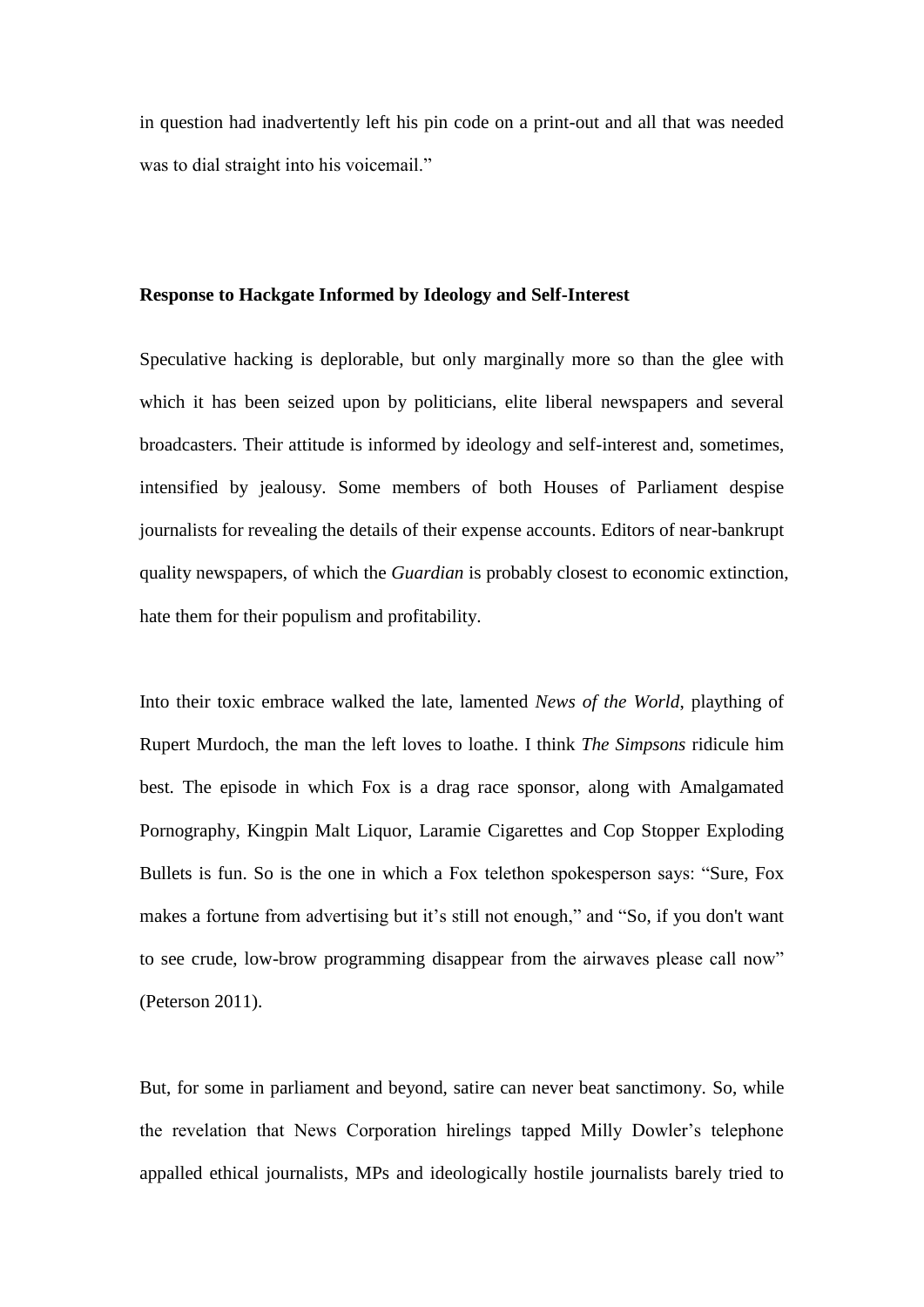conceal their joy. Celebrities with grudges to bear and secrets to conceal did not try. For Hugh Grant, ill-chosen celebrity front man for the Hacked Off Campaign, the disgrace of the Screws is manna. He is liberated from any obligation to distinguish between illegal conduct and reporting liable to embarrass him. So are Max Moseley and other C-listers who imagine the discomfort they have suffered at the hands of the red-tops is a constitutional issue.

Robust discussion about whether hacking might ever be in the public interest would be interesting. The answer is plain: David Leigh was right; there are circumstances in which a reporter gaining access to private telephone messages can be morally and ethically justified. If it exposes crime or serious impropriety; if it protects public health and safety; if it prevents the public from being misled by an action or statement made by a powerful individual or organisation, then editors should be allowed to sanction it. The Regulation of Investigatory Powers Act 2000 – which first made phone hacking a criminal offence – should be amended to permit such action in the public interest.

But such reform would not reverse closures of newspapers or redundancies among journalists. It could not secure the future health of the vibrant, commercial press that held Eden to account over Suez, revealed the truth about Thalidomide and brought down John Profumo. It could not keep the *Guardian* fit and free to expose "the scandal of tax-dodgers with private jets pretending to live in Monaco, but still working four days a week in a London office" (Leigh 2007) as the excellent David Leigh has done. It would not fund the meticulous investigation through which the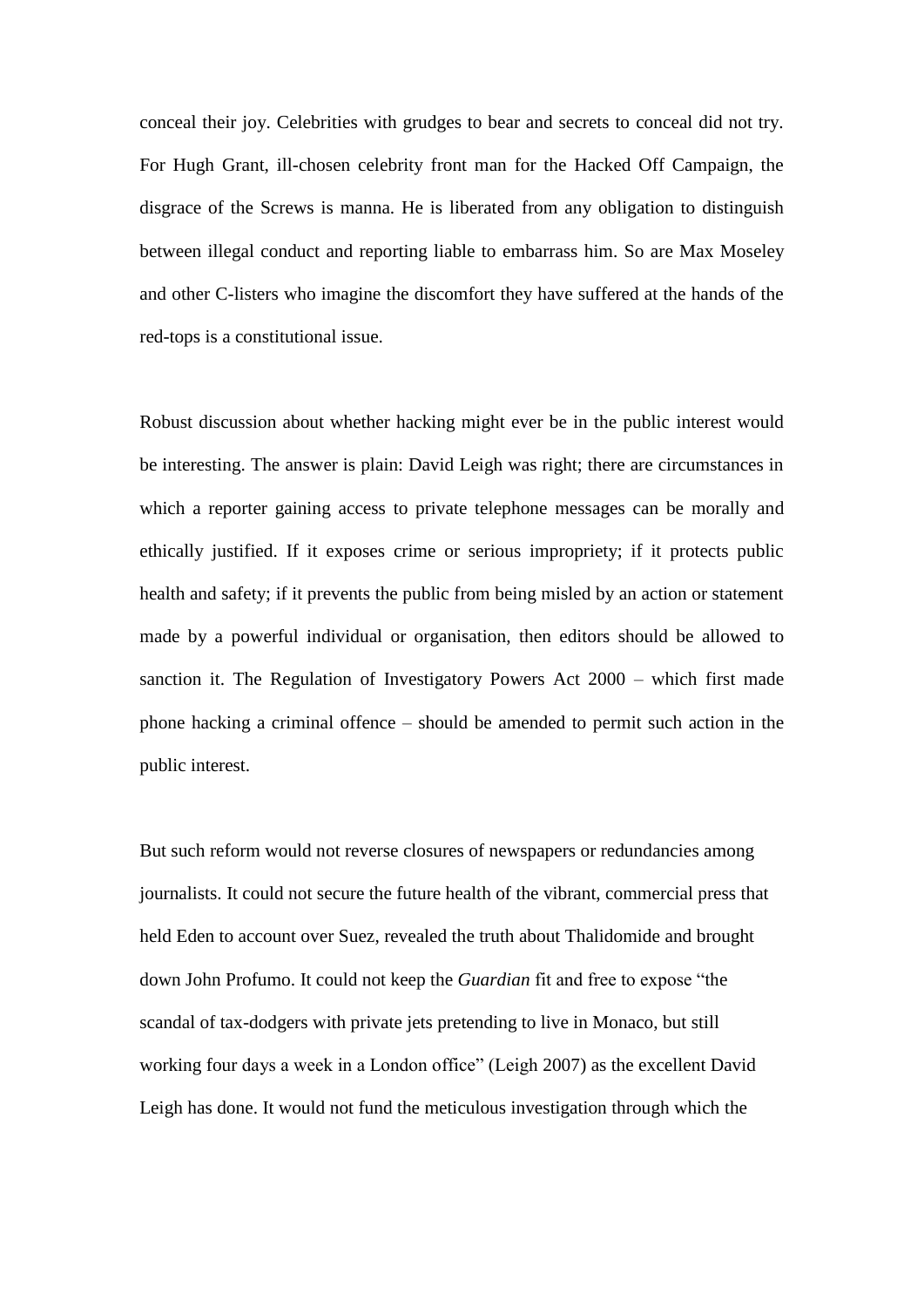*Guardian* exposed hacking and for which its editor Alan Rusbridger and reporter Nick Davies received a richly deserved award from the Media Society in May 2012.

It is hard to persuade the British electorate to think about the processes whereby the news that informs their democracy is gathered and distributed. Privacy law, libel tourism and an increasingly stretched law of contempt have barely raised a murmur despite the efforts of editors to publicise their woes. The closest the general public usually gets to thinking about the cost of journalism is when they pay the BBC licence fee. Despite that, there are many Britons who will complain about a pay wall at *The Times* and still believe that BBC journalism is free despite the annual disappearance from their bank accounts of Auntie's £145.50 levy. It is worth every penny, but free it is not. Nor is any journalism of quality.

When it was launched, I welcomed Lord Justice Leveson's inquiry into press ethics and practices in relation to the public, politicians and police. I hoped it might provide an appropriate response to a profoundly troubling episode in public life. I am no longer certain that the inquiry was either necessary or sufficient to the real crisis facing journalism. It matters that operations Weeting and Elveden (the Metropolitan Police investigations into telephone hacking and alleged payments to police) be pursued thoroughly and that those who are charged face impartial justice in the courts. We need a new self-regulatory body for the press to replace the PCC – but it must be real self-regulation with no statutory backing. Representative democracy can survive foul conduct by a few journalists; it might not prove immune to state-regulated journalism. But if each of these appropriate reactions to egregious conduct is implemented, journalism's core crisis will remain. The pressing question that deserves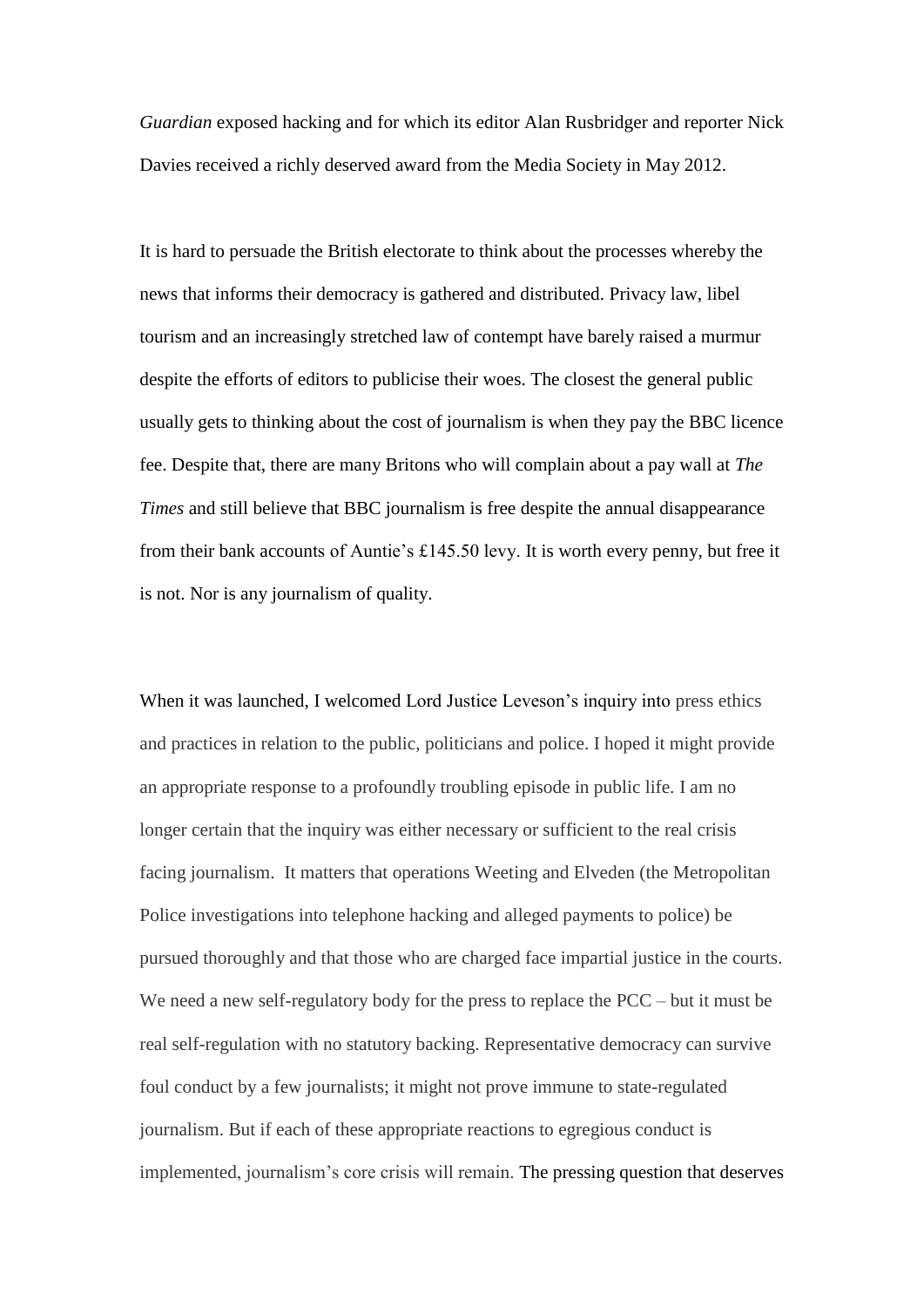more thought than hacking is how to fund expensive investigative, foreign and public interest reporting in the multimedia age.

Matt Drudge's decade-old predictions that, in the internet age, "every citizen can be a reporter, can take on the powers that be" and that the net "gives as much voice to a 13-year-old computer geek…as to a CEO or Speaker of the House" (see Hargreaves 2005: 132-133) is daily exposed as naïve. Most loners with computers lack the skills and ethics to gather and report news. A minority who do not, including some who provide a valuable critique of mainstream news values, face the same difficulties their predecessors in the era of print struggled to overcome: they lack the resources to achieve scale, resist legal pressure and speak truth to power at a volume power cannot ignore.

## **Crucial Role of the Non-Corporate Media**

Keeble (2011) emphasises the crucial role played by the non-corporate media in the development of alternative journalism. It also spawned journalists such as Robespierre, who regarded his ideological opponents as criminals and insisted that, "We must rule by iron those who cannot be ruled by justice." Similarly brutal populism is common online, not because it represents majority opinion but because the net permits free expression of prejudice. Unaccompanied by a large-scale, professional news industry informed by ethical values, the chaotic anarchy of the internet may disappoint us by nurturing a new generation of zealots.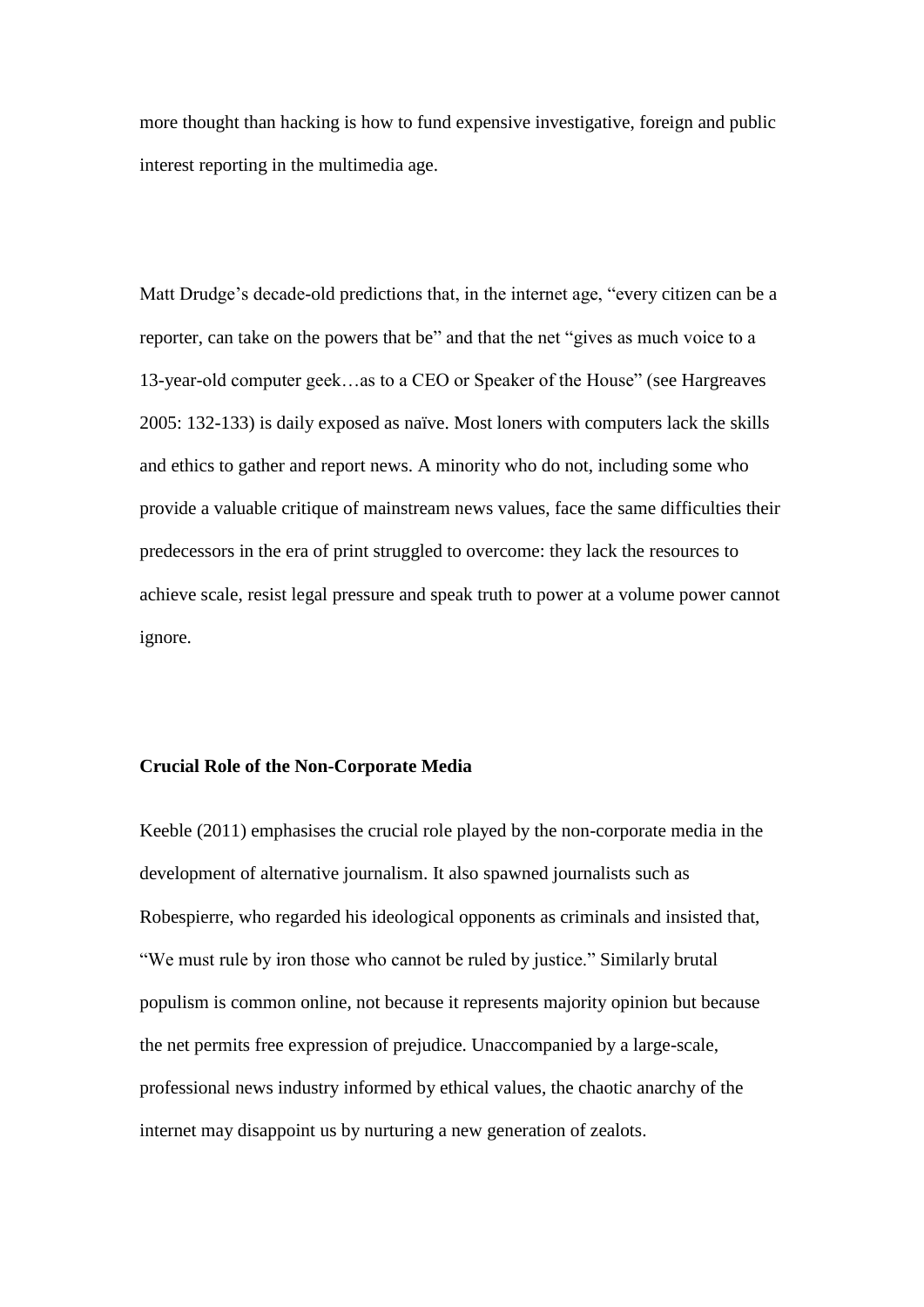Before Hackgate, a consensus was beginning to emerge among professional journalists and analysts of journalism that networked individuals and traditional media would learn to work together in the public interest. Citizens with information would help professional reporters to do a better job of keeping the powerful honest and accountable to the people they serve. Professional journalists, working within robust ethical guidelines would fulfil their duties and offer the engaged citizens of the  $21<sup>st</sup>$ century what Eric Hobsbawm called "an explanatory narrative adequate to its complexities" (see Holden 2002).

Since the emergence of representative democracy in economically liberal nation states, professional journalism has served the public sphere well. It has helped citizens to engage in critical debate about the practices of government and state. It has exposed wrongdoing, helped to keep power honest and advanced the case of reform. It has defended democracy and civil rights. When every celebrity has changed the default settings on their mobile phone, the challenge of ensuring that good journalism can continue to perform these duties will remain urgent.

The internet can make this possible. It allows reporters to work collaboratively with their audiences and gives them access to an unprecedented range of data and sources. But the multimedia skills required to nurture, fertilise and reap such collaborative journalism do not come cheap. They demand the backing of profitable newsrooms sufficiently wealthy to maintain independence from government and informed by ethical values: newsrooms such as the ones maintained by several great British newspapers that are alarmingly close to collapse.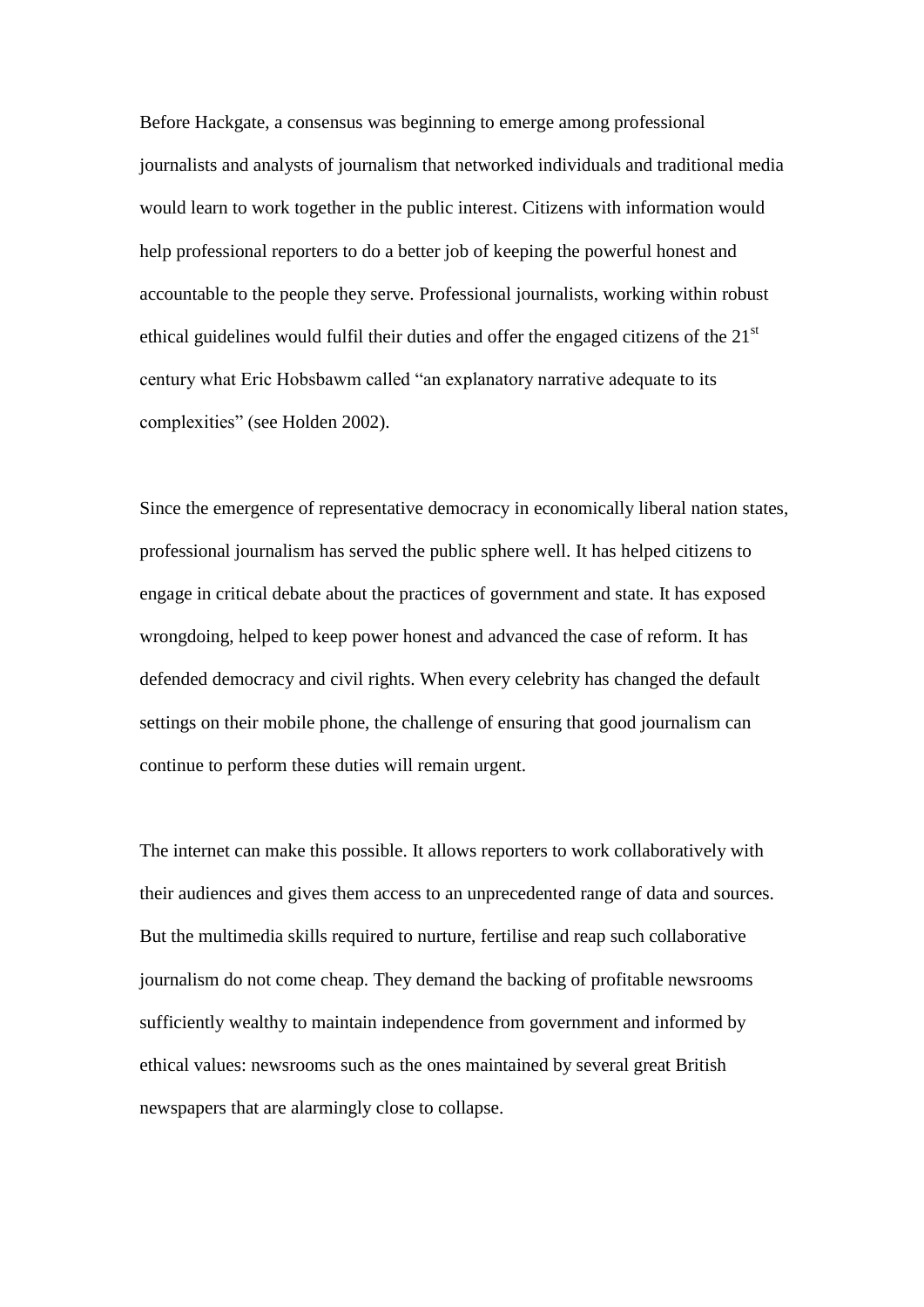John Kampfner (2011), Chief Executive of *Index on Censorship*, recently made a powerful case against treating hacking as the biggest problem confronting journalism in an article for *Media Guardian*. Kampfner argued that modern "journalism is too weak, not too strong". He advised Lord Justice Leveson to "prevent wrongdoing without killing an already sickly patient" and he pointed out – via comparisons with continental European systems of media regulation – that state intervention in the activities of a free press very rarely serves the public interest. I would add that it may, of course, serve the ideological purposes of those who believe the state can be a magnanimous leviathan.

Lord Judge, the Lord Chief Justice (2011), added his voice to this rising murmur of support for a raucous and unencumbered free press in his keynote speech to a human rights law conference in London. He pointed out that an independent press will, from time to time, behave with "scandalous cruelty and unfairness" but on the same day another part of it will expose scandal and hold power to account. Lord Judge concluded that the public value of the second role is priceless. He warned that, whatever means of regulation are designed to reduce the occasions of unacceptable behaviour by elements of the press, they must not simultaneously, even if accidentally, diminish or dilute the ability and power of the press to reveal and highlight true public scandals or misconduct."

How Lord Leveson and the legislature that appointed him can avoid "diminishing or diluting" that ability in a market in which the most ethical news providers are all loss making is difficult to predict. Easier to perceive is the excellence, reach and impact of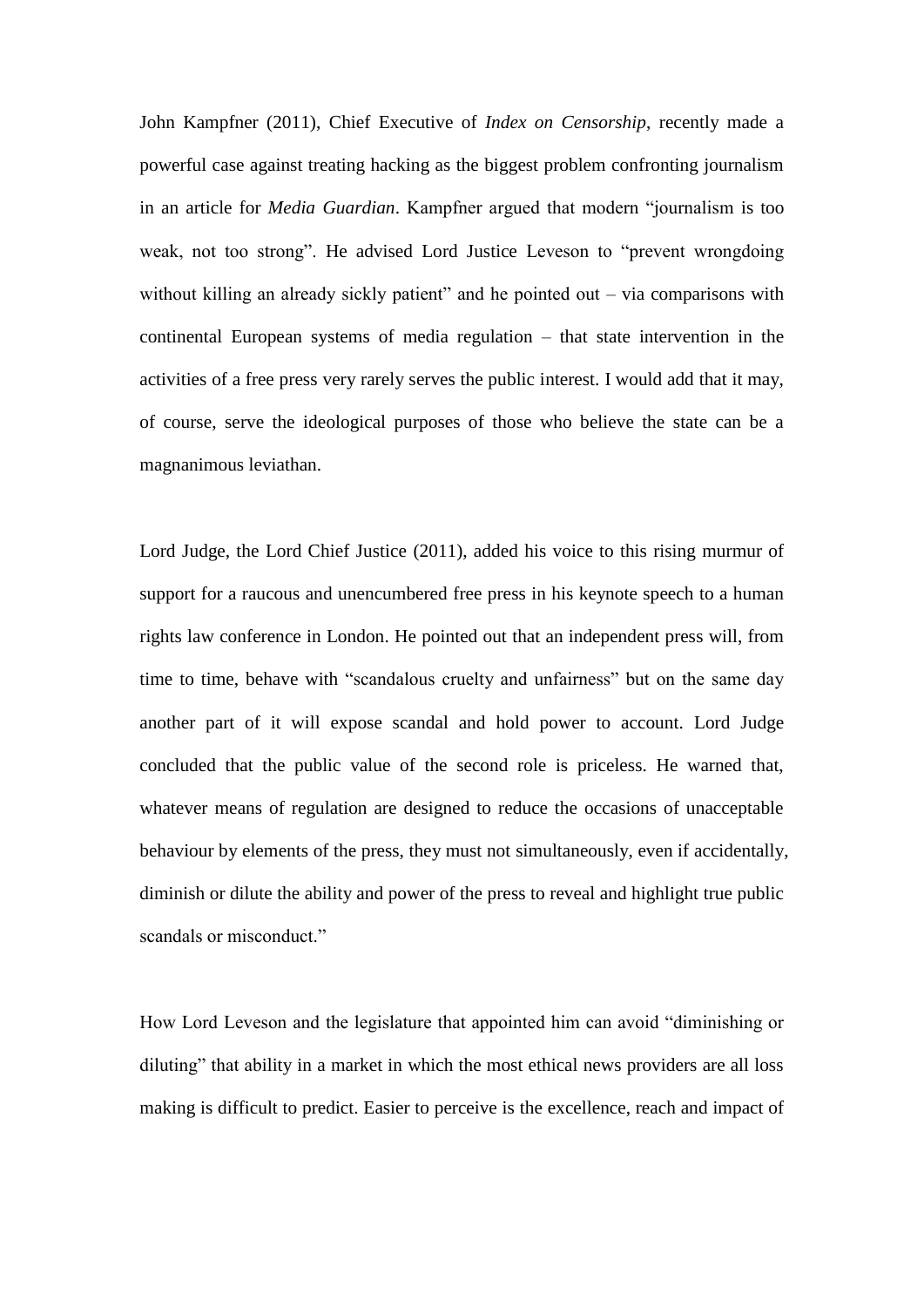professional journalism produced in the arena of foreign news while Hackgate was unfolding.

# **Ethical Foreign Coverage**

Sambrook (2010: 99) identifies three key roles for professional foreign affairs journalists in the multimedia era. He argues that they should provide three core services:

- coverage of breaking news and live events;
- deep specialist niche content with analysis and expertise;
- the aggregation and verification of other sources of information.

While Hackgate and its aftermath were powerful presences on the domestic news agenda, British consumers of professional journalism were provided with extensive reporting of that other great phenomenon of 2011, the so-called "Arab Spring". Examples in that coverage illustrate that the ability to serve Sambrook's purposes exists and is already being deployed. These examples meet the ethical tests of accuracy, sincerity and hospitality to liberal dialogue. They are also significant.

## **1) Coverage of Breaking News**

Speed and commercial reward do not ethical journalism make, but beyond the adrenaline-fuelled enthusiasm of those involved and the technological allure of portable BGAN satellite links, some of the journalism Sky News produced in Libya has confirmed the enduring ethical value of eye witness reporting in the multimedia age. Chief Correspondent Stuart Ramsay's fever always to be first did not just bring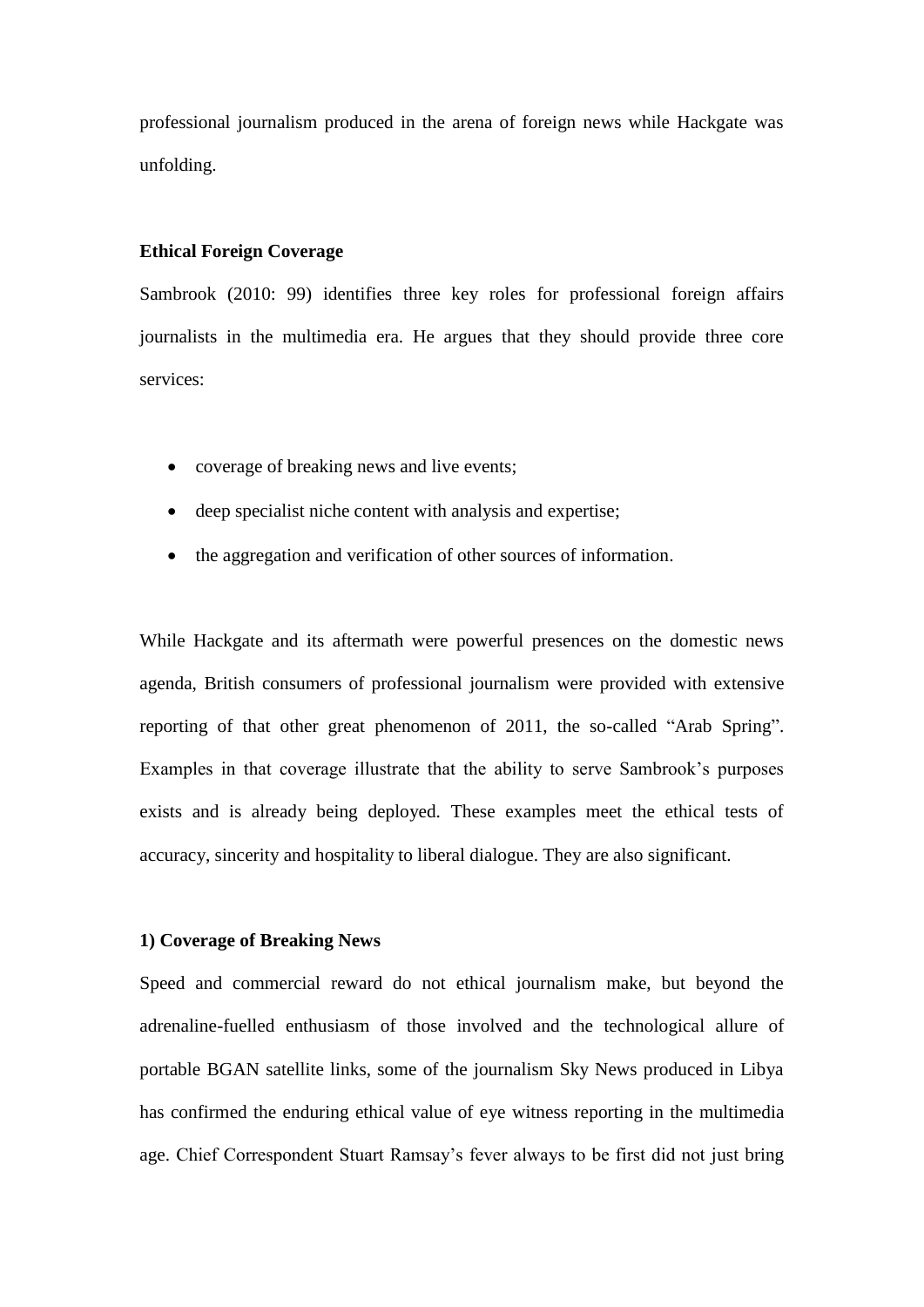live pictures of fighting to our homes and iPads (Ramsay 2011). It delivered evidence of the murder of prisoners by pro-regime troops at a military compound south east of Tripoli.

However, as the BBC's Jon Leyne (2011: 42) observes in his chapter for *Mirage in the Desert? Reporting the Arab Spring*, "It's not just a question of journalists scripting a live action Hollywood action movie. Without intelligent analysis and explanation, the viewers, listeners and readers would soon grow bored of the spectacle." British viewers, listeners and readers have been well served in this regard.

# **2) Specialist Content with Analysis and Expertise**

On Thursday 20 October, the *Guardian* published in print and online Angelique Chrisafis's feature describing the post-euphoric reality of life in Sidi Bouzid, the small town in Tunisia's interior where Mohammed Bouazizi, the Gavrilo Princip of the "Arab Spring", killed himself on 17 December 2010. Chrisafis (2011) reported the violence and squalor created and experienced by a desperate generation of educated and skilled Tunisians who believe they have no chance of obtaining work. The accompanying analysis by Ian Black (2011) described the dangers of "presenting Tunisian politics as a zero-sum game, with a Westernised and technocratic liberal elite worrying about the economy, versus Islamists with a hidden agenda on the other". Here was work that met my ethical tests.

As compelling was BBC correspondent Gabriel Gatehouse's determined attempt to hold to account those Libyan fighters who imagined that a new democratic era for their country might properly begin with the brutal and summary killing of Colonel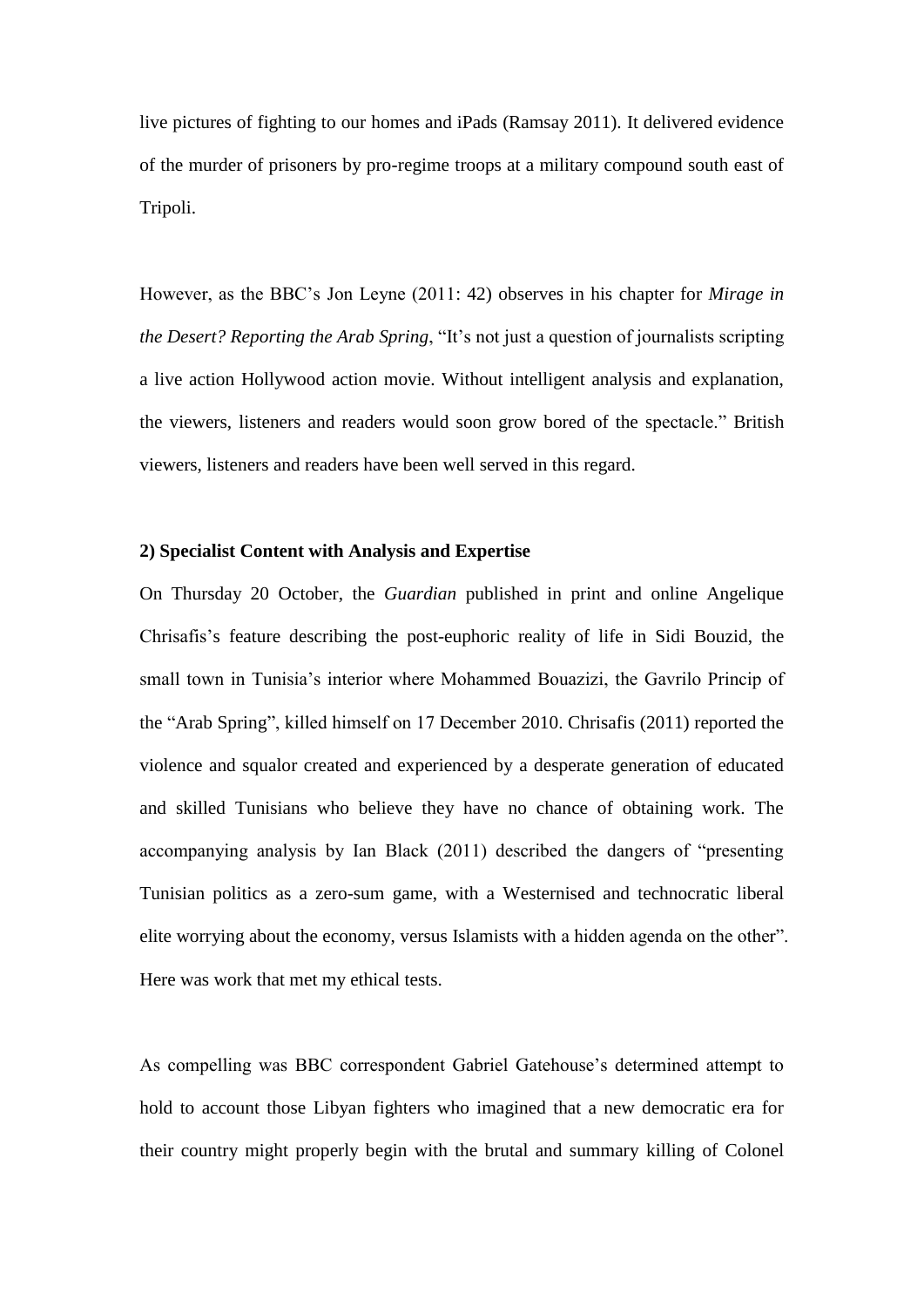Gaddafi. Gatehouse recognised that the dictator's death might offend the rule of law and the principles of due process and civil liberty upon which representative democracy depends. He began to ask how a democratic future can be built upon conduct that rejects democratic values. (BBC News, 7 and 8 November 2011). His work on radio, television and online ticked my ethical boxes.

#### **3)** A**ggregation and Verification of Other Sources of Information**

The curatorial role journalism must perfect if it is to provide valuable service in the era of horizontally connected citizens was performed to expose the hoax we now know as the "Gay Girl in Damascus". Daniel Bennett (2011), a PhD candidate in the War Studies Department at King's College, London, has described this process in another excellent chapter for *Mirage in the Desert?, Reporting the Arab Spring.* Bennett demonstrates that traditional journalists deploying traditional tools would not have exposed Tom McMaster – the postgraduate student at Edinburgh University who invented Amina Araf, a.k.a. the fictional "Gay Girl in Damascus". Partnership between old and new models of journalism performed the task. By exposing the false and allowing us to recognise the "authentic voices" seeking political change this curatorial partnership served ethical purposes admirably.

## **From the Arab Spring to Hacking**

While the future shape of excellent public interest journalism is emerging all around – and journalists are worrying desperately about how it will be financed. Lord Justice Leveson is exploring the relics of a discredited past. His work may be useful – an effective, independent replacement for the PCC would be good for journalism but its work will matter most in the event that populist tabloids are the best funded survivors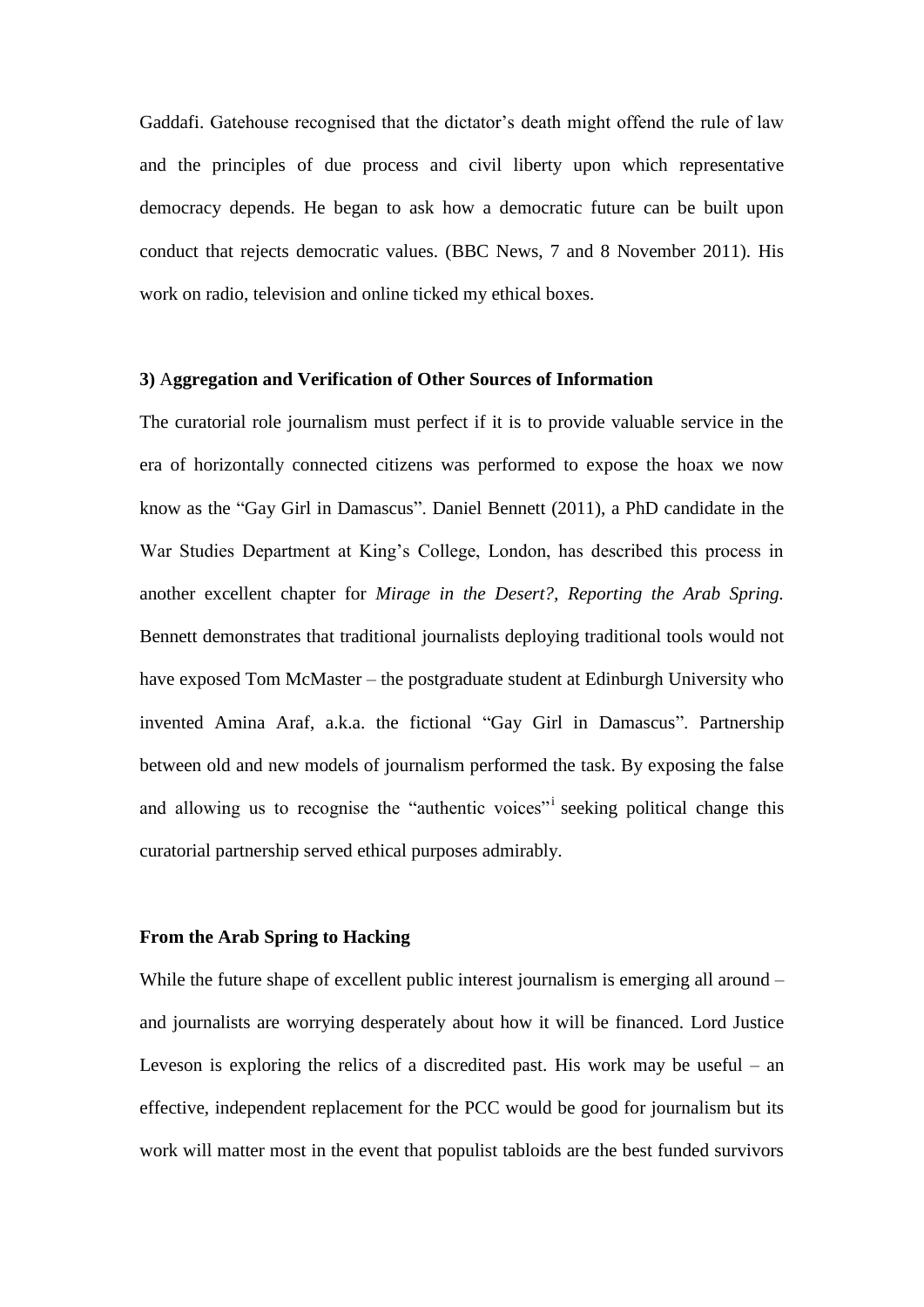of journalism's economic crisis. Since the closure of the *News of the World*, these are the titles most directly engaged in the popular, celebrity journalism that millions of Britons continue to purchase with alacrity.

I reject Hugh Grant's view (Kampfner 2011) that the famous have every right to determine when and how their private lives should remain private. John Kampfner (2011) is right: the main difference between a celebrity who profits from their private life and one who complains about intrusion *is* that the former has a better agent. Many stories the public are interested in are insignificant, but there is nothing hospitable in the view that popular journalism must be restricted and newspaper profits further undermined. It oozes arrogance and condescension in the service of a cause – restraining the tabloid press – which the internet has rendered redundant.

Lord Leveson's attention is concentrated on problems the solution of which will not nurture ethical journalism. There is a fair amount of it about – and it is beginning to make excellent use of new technologies to deliver accuracy and sincerity, hospitality and significance. The real crisis facing ethical professional journalism is that it is commissioned and published almost exclusively by newspapers and broadcasters that are losing money or dependent on subsidy.

The prize is discernible. We can have excellent coverage of breaking news and live events. We can have deep specialist analysis and expert curation. These services can be supplied ethically to issues of significance at home as well as abroad. But how such work is to be funded if profitable, popular journalism cannot be deployed to subsidise it remains a mystery.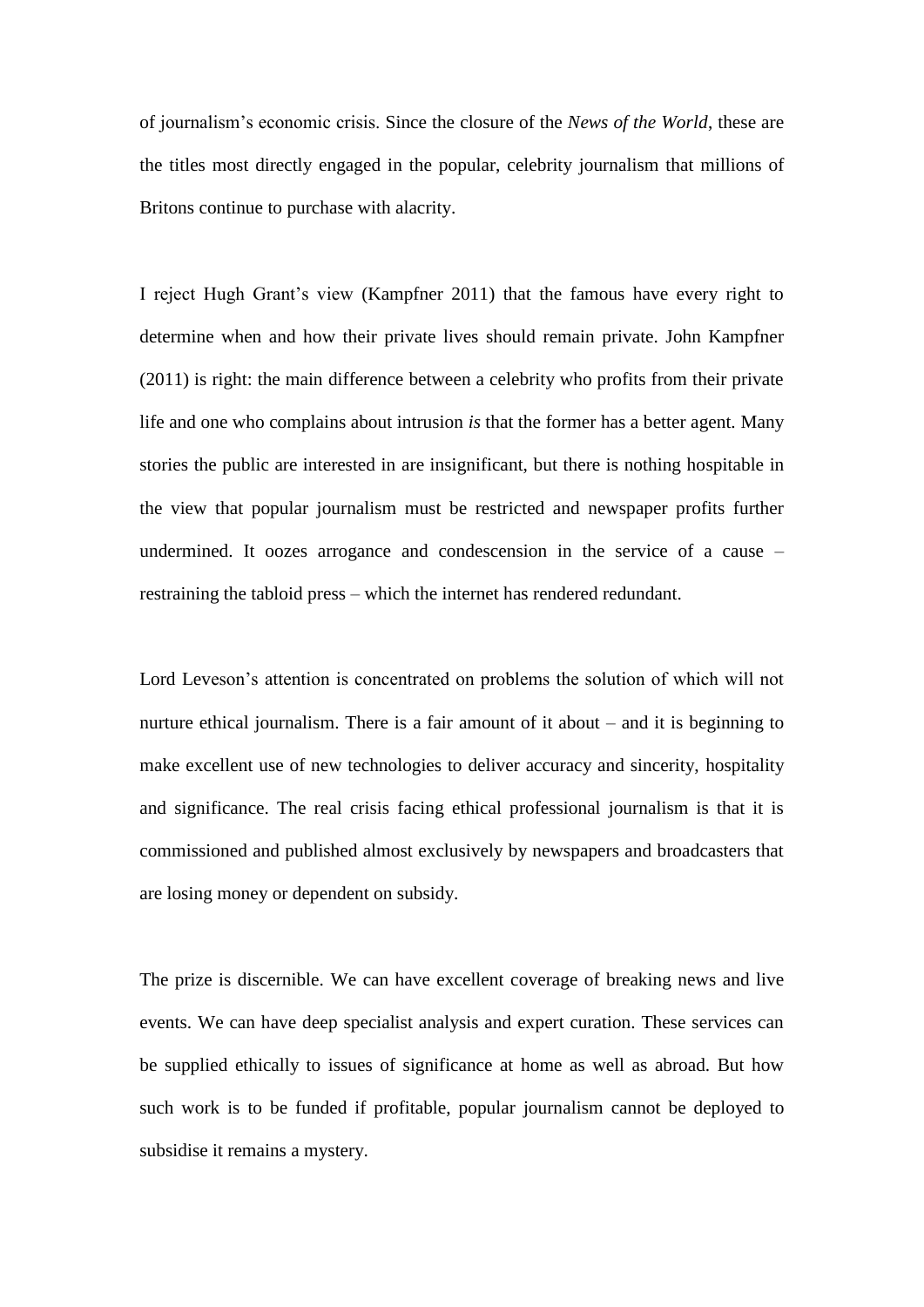Professional journalists can benefit from a clear set of ethical guidelines, but they already know how to provide excellent service to the public sphere. Their work this year has demonstrated that. The question facing British policymakers is not how to prevent the hacking of telephones – or even how to limit the political influence of an octogenarian media magnate who has already lost the confidence of several major shareholders. It is how to finance an ethical future.

## **References**

<u>.</u>

Audit Bureau of Circulations (2012) Newspaper circulations. Available online at [www.guardian.co.uk/media/abcs,](http://www.guardian.co.uk/media/abcs) accessed on 1 June 2012. Daily unique user figures for newspaper websites cited in this chapter are for March 2012. Available online at [http://www.guardian.co.uk/media/2012/mar/22/abce-trinity-mirror-loses-browsers,](http://www.guardian.co.uk/media/2012/mar/22/abce-trinity-mirror-loses-browsers) accessed on 1 June 2012

BBC News (2011) Libyan Forces Capture Gaddafi, 7 November. Available online at [www.bbc.co.uk/news/world-middle-east-15385955](http://www.bbc.co.uk/news/world-middle-east-15385955), accessed on 7 November 2011

BBC News (2011) Muammar Gaddafi: How He Died. Available online at [www.bbc.co.uk/news/world-africa-15390980,](http://www.bbc.co.uk/news/world-africa-15390980) accessed on 8 November 2011

Bennett, Daniel (2011) A "Gay Girl in Damascus": the Mirage of the "Authentic Voice" and the Future of Journalism, Mair, John and Keeble, Richard Lance (eds) *Mirage in the Desert? Reporting the Arab Spring*, Bury St Edmunds, Abramis Academic pp 187-195

Black, Ian (2011) Failure Could Begin "Arab Autumn", *Guardian*, 20 October p.19

Chrisafis, Angelique (2011) The Revolution Is Unfinished. Daily Life Has Changed, But for the Worse, *Guardian*, 20 October pp 18-19

Grant, Hugh (2011) Speech at Liberal Democrat Conference, 18 September 2011 cited in

Hargreaves, Ian (2005) Cited in *Journalism: A Very Short Introduction*, Oxford, Oxford University Press, pp 132-133

Holden, Anthony (2002) Reporting the Reporters: Review of People's Witness by Fred Inglis, the *Observer*, 5 May. Available online at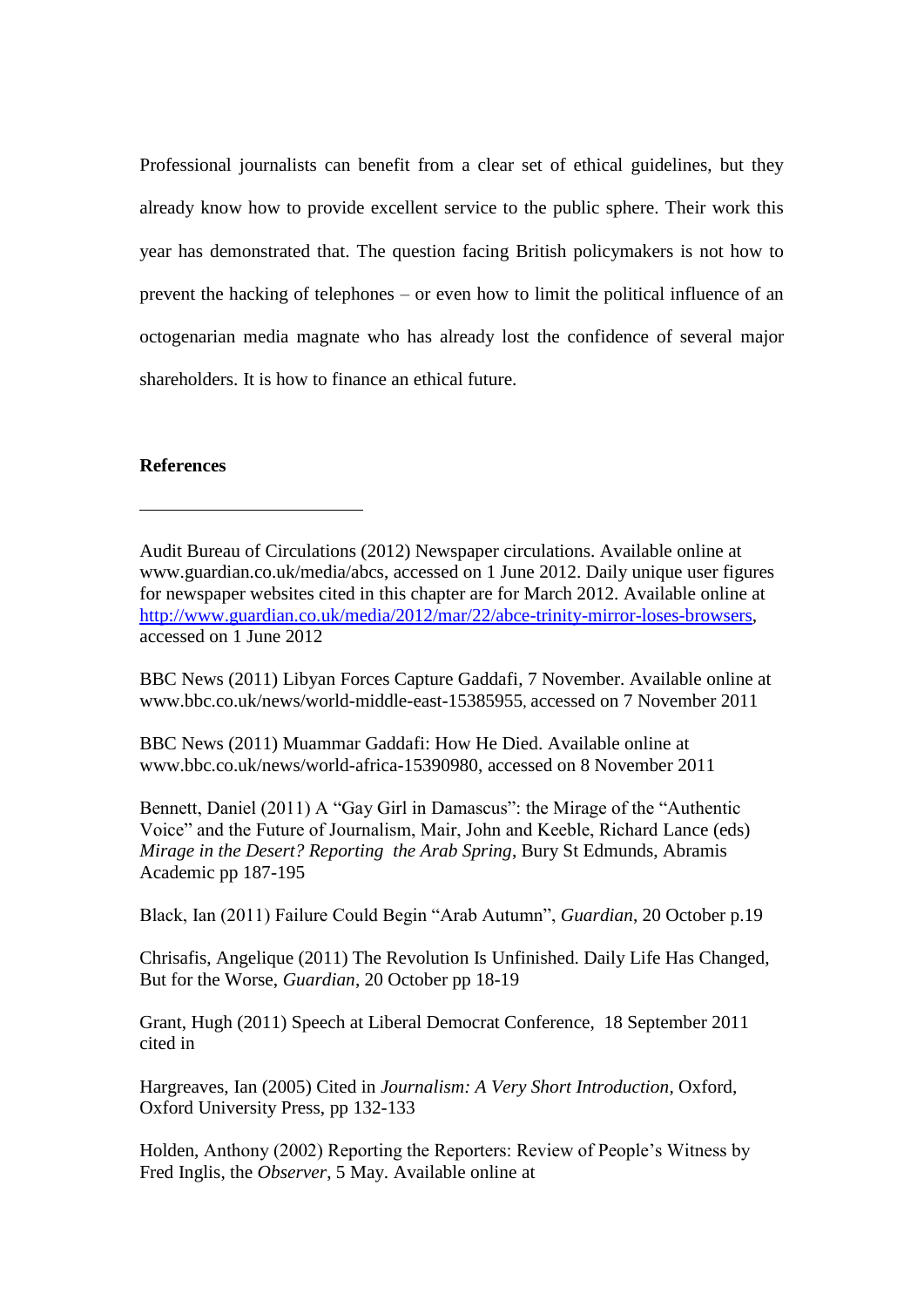[www.guardian.co.uk/education/2002/may/05/highereducationnews,](http://www.guardian.co.uk/education/2002/may/05/highereducationnews) accessed on 7 November 2011

<u>.</u>

Judge, Lord Justice (2011) Speech on press regulation – full text. Available online at [www.guardian.co.uk/media/2011/oct/19/lord-chief-justice-press-regulation,](http://www.guardian.co.uk/media/2011/oct/19/lord-chief-justice-press-regulation) accessed on 8 November 2011

Kampfner, John (2011) Leveson Throws Media's Future in the Air – But Where Will It Land?, *Guardian*, 3 October p. 30

Keeble, Richard (2011) How Alternative Media Provide the Crucial Critique of the Mainstream. Available online at [www.medialens.org/index.php?option=com\\_content&view=article&id=38:how](http://www.medialens.org/index.php?option=com_content&view=article&id=38:how-alternative-media-provide-the-crucial-critique-of-the-mainstream&catid=1:alerts&Itemid=9)[alternative-media-provide-the-crucial-critique-of-the](http://www.medialens.org/index.php?option=com_content&view=article&id=38:how-alternative-media-provide-the-crucial-critique-of-the-mainstream&catid=1:alerts&Itemid=9)[mainstream&catid=1:alerts&Itemid=9,](http://www.medialens.org/index.php?option=com_content&view=article&id=38:how-alternative-media-provide-the-crucial-critique-of-the-mainstream&catid=1:alerts&Itemid=9) accessed on 7 November 2011

Keen, Andrew (2007) *The Cult of the Amateur,* Boston: Nicholas Brealey

Leigh, David (2006) Scandal on Tap, *Guardian*, 4 December. Available online at [www.guardian.co.uk/media/2006/dec/04/mondaymediasection,](http://www.guardian.co.uk/media/2006/dec/04/mondaymediasection) accessed on 7 November 2011

Leigh, David (2007) Are Reporters Doomed?, *Guardian*, 12 November. Available online at [www.co.uk/media/2007/nov/12/mondaymediasection.pressandpublishing3,](http://www.co.uk/media/2007/nov/12/mondaymediasection.pressandpublishing3) accessed on 7 November 2011

Leyne, John (2011) The Reverberating Echo Chamber – Beyond the Spectacle, Mair, John and Keeble, Richard (eds) *Mirage in the Desert? Reporting the "Arab Spring"*, Bury St Edmunds: Abramis.pp 40-43

Luckhurst, Tim (2011) Black and White and Dead All Over, *Times Higher Education*, 8 September pp 38-43

Mill, John Stuart (1859) *On Liberty*, Acton, H. B. (ed.) (1972) *Utilitarianism, On Liberty and Considerations on Representative Government: J.S. Mill*, London, J.M. Dent & Sons Ltd, first published in Everyman's Library 1910, this edition pp 65-170

Peterson, Brian (2011) Swipes at Fox on the *Simpsons*. Available online at [www.snpp.com/guides/foxswipe.html,](http://www.snpp.com/guides/foxswipe.html) accessed on 7 November 2011

Phillips, Angela, Couldry, Nick and Freedman, Des (2010) An Ethical Deficit? Accountability, Norms and the Material Conditions of Contemporary Journalism, Fenton, Natalie (ed.) *New Media Old News*, London: Sage

Ramsay, Stuart (2011) Their Skeletons Were Still Smouldering. Available online at [http://news.sky.com/home/world-news/article/16058092,](http://news.sky.com/home/world-news/article/16058092) accessed on 7 November 2011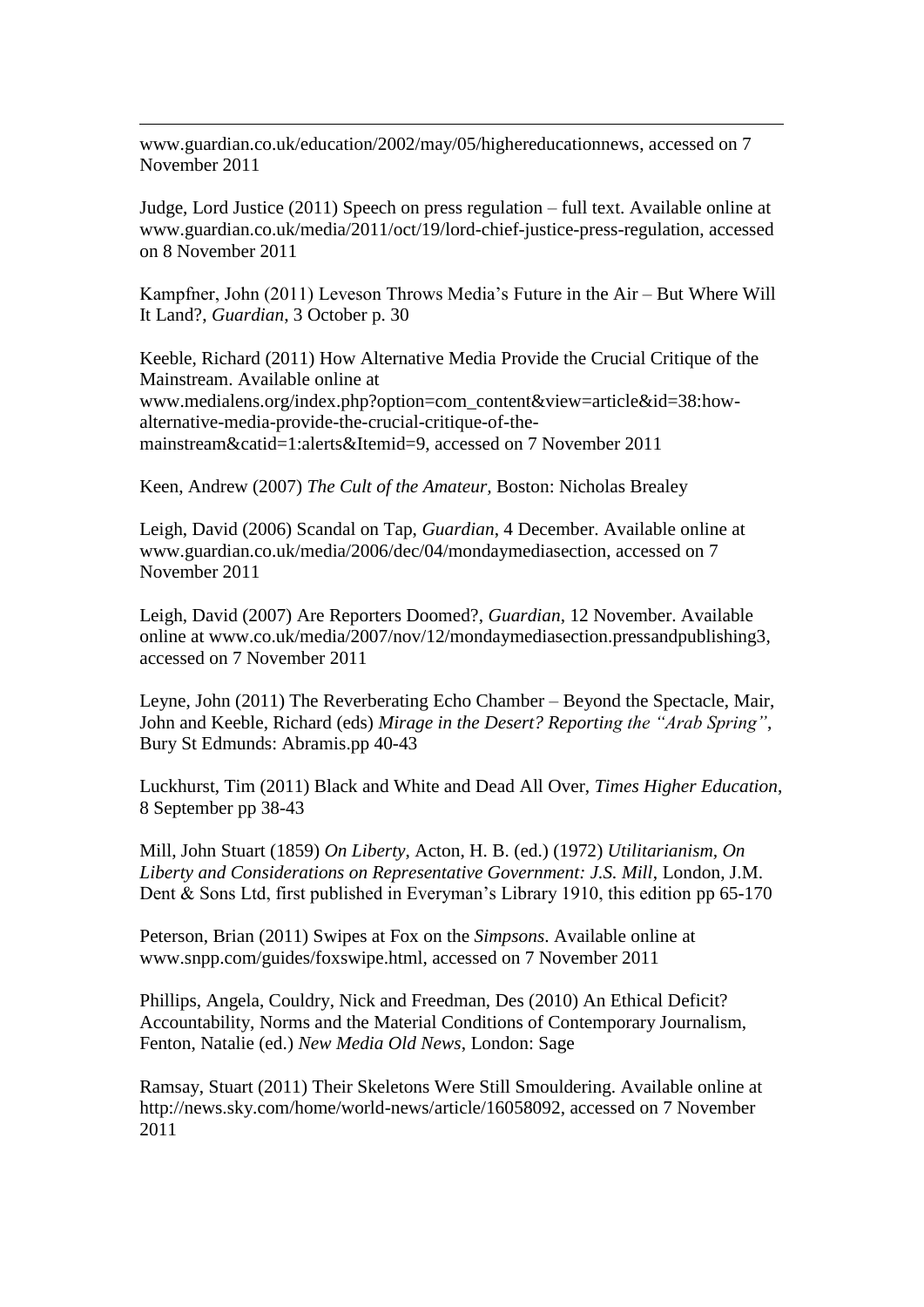Rosen, Jay (2009) He Said, She Said Journalism: Lame Formula in the Land of the Active Use*r*. Available online at [http://archive.pressthink.org/2009/04/12/he](http://archive.pressthink.org/2009/04/12/he%20said_shesaid.html)  [said\\_shesaid.html,](http://archive.pressthink.org/2009/04/12/he%20said_shesaid.html) accessed on 7 November 2011

Sabbagh, Dan (2011) *Guardian and Observer to adopt 'digital first' strategy.*  Available online at [http://www.guardian.co.uk/media/2011/jun/16/guardian-observer-digital-first](http://www.guardian.co.uk/media/2011/jun/16/guardian-observer-digital-first-strategy)[strategy](http://www.guardian.co.uk/media/2011/jun/16/guardian-observer-digital-first-strategy), accessed on 11 November 2011

Sambrook, Richard (2010) *Are Foreign Correspondents Redundant?* Oxford: Reuters Institute for the Study of Journalism

Schudson, Michael (2008) *Why Democracies Need an Unlovable Press*, Cambridge: Polity Press

Kelly, John (2009) *Red Kayaks and Hidden Gold: the Rise, Challenges and Values of Citizen Journalism*, Oxford: Reuters Institute for the Study of Journalism

This is London (2011) Available online at [http://www.thisislondon.co.uk/markets/article-23963174-loss-making-guardian-risks](http://www.thisislondon.co.uk/markets/article-23963174-loss-making-guardian-risks-all-on-digital-first.do)[all-on-digital-first.do,](http://www.thisislondon.co.uk/markets/article-23963174-loss-making-guardian-risks-all-on-digital-first.do) accessed on 4 November 2011

Thompson, Mark (2011) Director General's introduction to the BBC Editorial Guidelines. Available online at [www.bbc.co.uk/editorialguidelines](http://www.bbc.co.uk/editorialguidelines) , accessed on 8 November 2011

Ward, Stephen (2010) *Global Journalism Ethics*, Montreal: McGill-Queen's University Press

#### **Note on the author**

<u>.</u>

Tim Luckhurst is Professor of Journalism at the University of Kent. Parts of this

chapter have previously appeared in *Times Higher Education*.

#### **Statement of Truth**

**I believe the facts stated in this witness statement are true.**

**Signed Tim Luckhurst.** 

#### **Date 27 January 2012**

Please be aware that by signing the statement of truth you are confirming that you agree that the contents of the submission/statement are true. Please take extra time to ensure that you are completely happy with your submission/statement before you sign it.

If you have provided a submission/statement in your private capacity you should state your full name in the submission/statement but should provide in a separate document personal details (e.g. address, contact address, mobile telephone number and e-mail address), which will not be published.